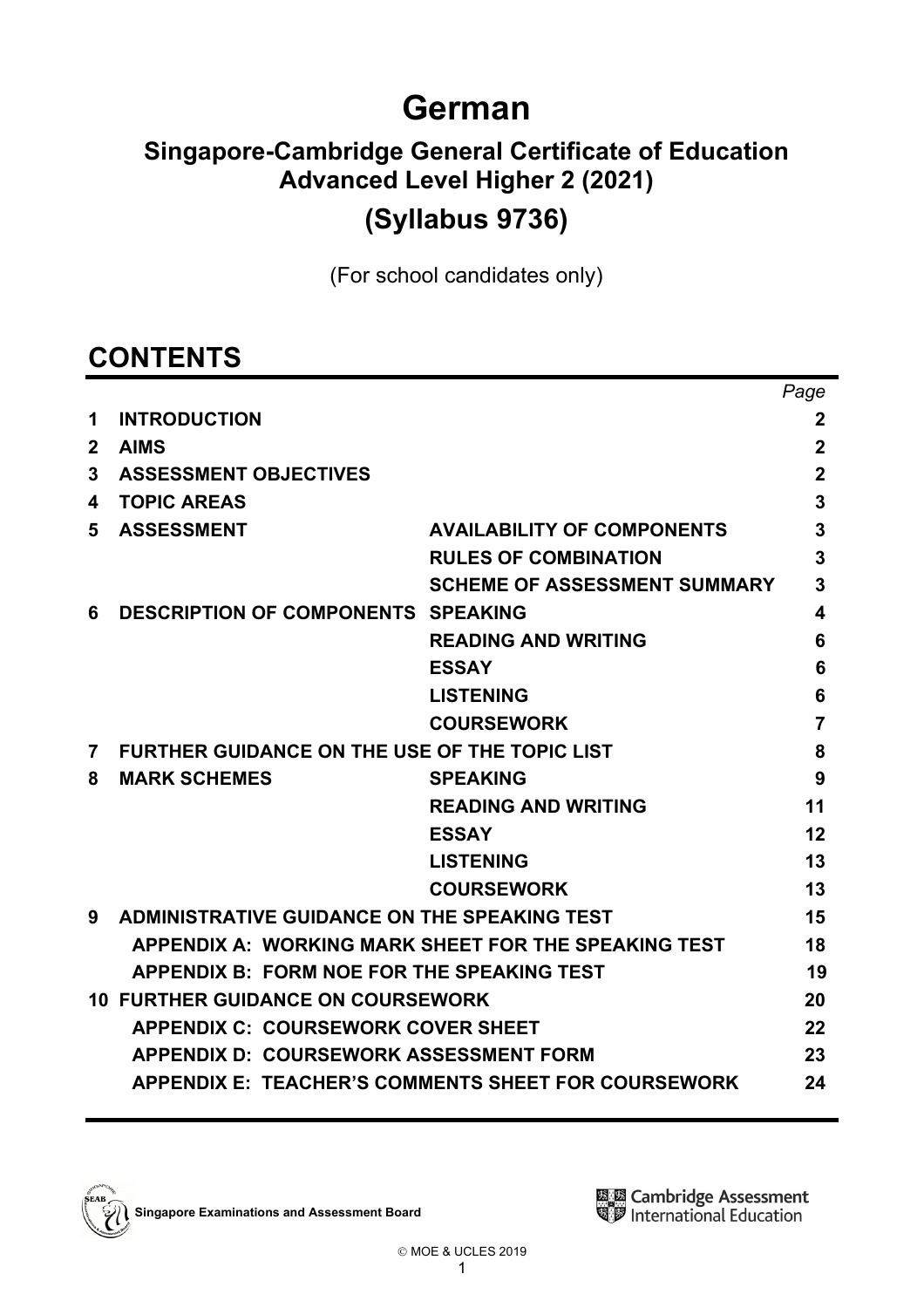# **1 INTRODUCTION**

This document provides details of Higher 2 German for candidates in **Singapore**.

This syllabus is available in October/November only.

**Note on the use of dictionaries**: Centres and candidates should note that dictionaries may be used for the Coursework component and in the *preparation* for the Speaking test. Dictionaries may not be used in any of the other components nor *during* the Speaking test.

# **2 AIMS**

The aims of the syllabus are set out below and describe the educational purposes of following a course in a Language at Higher 2. These aims are the same for all students:

- to develop the ability to understand the language from a variety of registers
- to enable the student to communicate confidently and clearly in the foreign language
- to form a sound base of skills, language and attitudes required for further study, work and leisure
- to develop insights into the culture and civilisation of the countries where the language is spoken, including the study of literary texts where appropriate
- to encourage positive attitudes to language learning and a sympathetic approach to other cultures and civilisations
- to further intellectual and personal development by promoting learning and social skills.

# **3 ASSESSMENT OBJECTIVES**

The examination will assess candidates' linguistic competence and their knowledge of contemporary society by requiring them to:

- understand and respond to texts written in German, drawn from a variety of sources such as magazines, newspapers, reports, books and other forms of extended writing
- manipulate German accurately to demonstrate a capacity to choose appropriate examples of lexis and structures
- select information and present it in German, to organise arguments and ideas logically
- to understand and respond to authentic contemporary spoken language drawn from a variety of sources such as recorded news items, telephone messages, announcements, talks and discussions.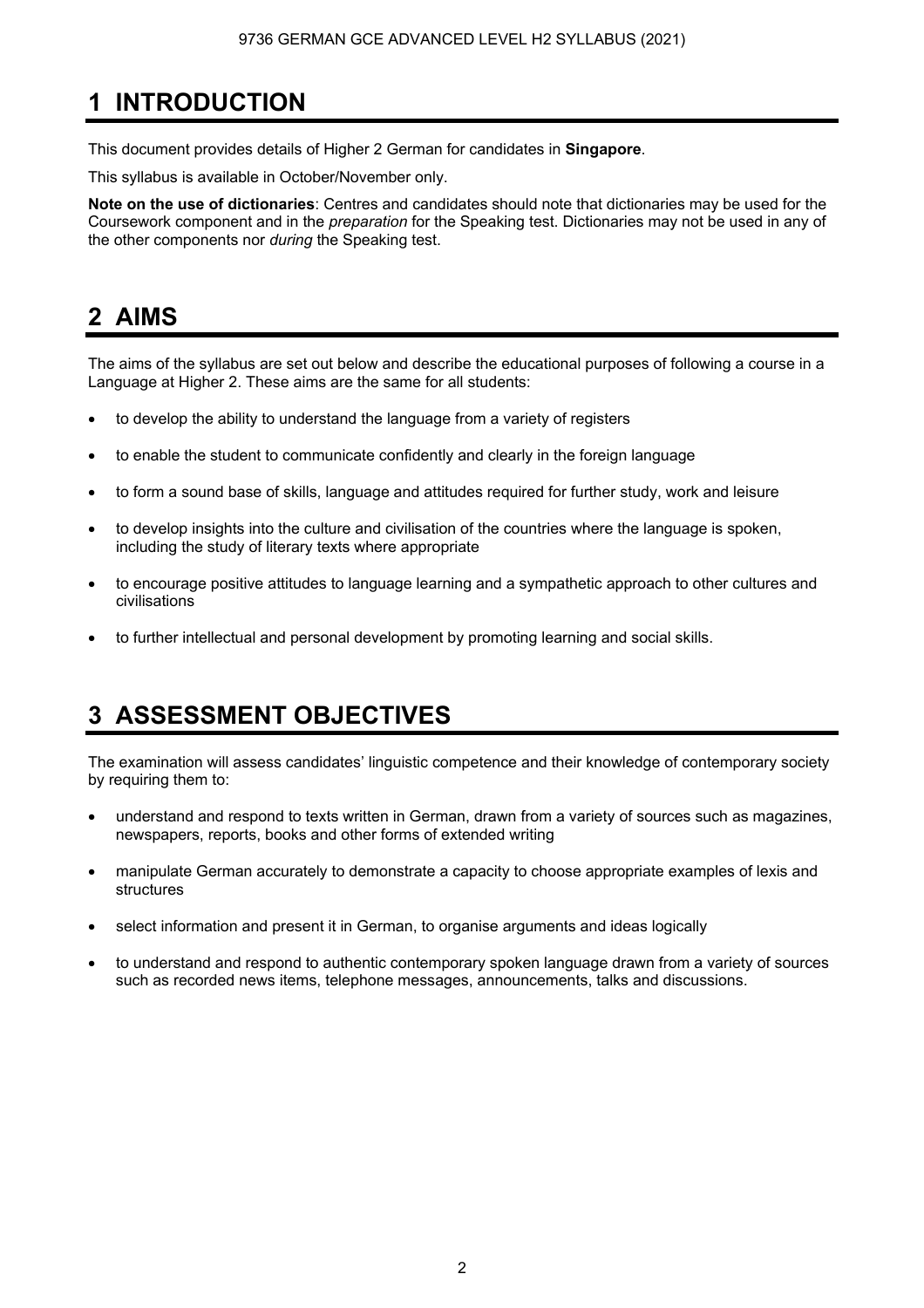# **4 TOPIC AREAS**

*All textual material used in the examination will be drawn from the topic areas below, with reference to the country*/*ies where German is spoken. Further guidance on the Topic Areas is given in section 7 of this syllabus.* 

- Human relationships Sport
- 
- 
- Young people **•** Education
- 
- 
- 
- 
- 
- Religion and belief **•** Environment
- Health and fitness  **Conservation**
- Work and leisure Pollution
- Equality of opportunity
- Employment and unemployment
- 
- Family **•** Free time activities
- Generation gap **•** Travel and tourism
	-
- Patterns of daily life  **Cultural life/heritage** 
	- Urban and rural life **•** War and peace
	- The media **Figure 1** The developing world
	- Food and drink Scientific and medical advances
	- Law and order **Figure 1** and order **Figure 1** and order **Figure 1** and  $\bullet$  **Technological innovation** 
		-
		-
		-
		- Contemporary aspects of the country/ies where the language is spoken

# **5 ASSESSMENT**

# **AVAILABILITY OF COMPONENTS**

| <b>Component 1</b><br><b>Speaking</b> | <b>Component 2</b><br><b>Reading and</b><br><b>Writing</b> | <b>Component 3</b><br><b>Essay</b> | <b>Component 5</b><br>Listening | <b>Component 7</b><br><b>Coursework</b> |
|---------------------------------------|------------------------------------------------------------|------------------------------------|---------------------------------|-----------------------------------------|
| October/November                      | October/November                                           | October/November                   | October/November                | October/November                        |

# **RULES OF COMBINATION**

Candidates will take Components 1, 2, 3, 5 and 7.

# **SCHEME OF ASSESSMENT SUMMARY**

| <b>Component 1</b>    |           |                      | <b>Component 2</b> |                      | <b>Component 3</b> | <b>Component 5</b>              |     | <b>Component 7</b> |                              |
|-----------------------|-----------|----------------------|--------------------|----------------------|--------------------|---------------------------------|-----|--------------------|------------------------------|
| duration              | weighting | duration             | weighting          | duration             | weighting          | duration                        |     |                    | weighting duration weighting |
| approx.<br>20 minutes | 20%       | 1 hour<br>45 minutes | <b>20%</b>         | 1 hour<br>30 minutes | 15%                | approx.<br>1 hour<br>15 minutes | 20% | n/a                | 25%                          |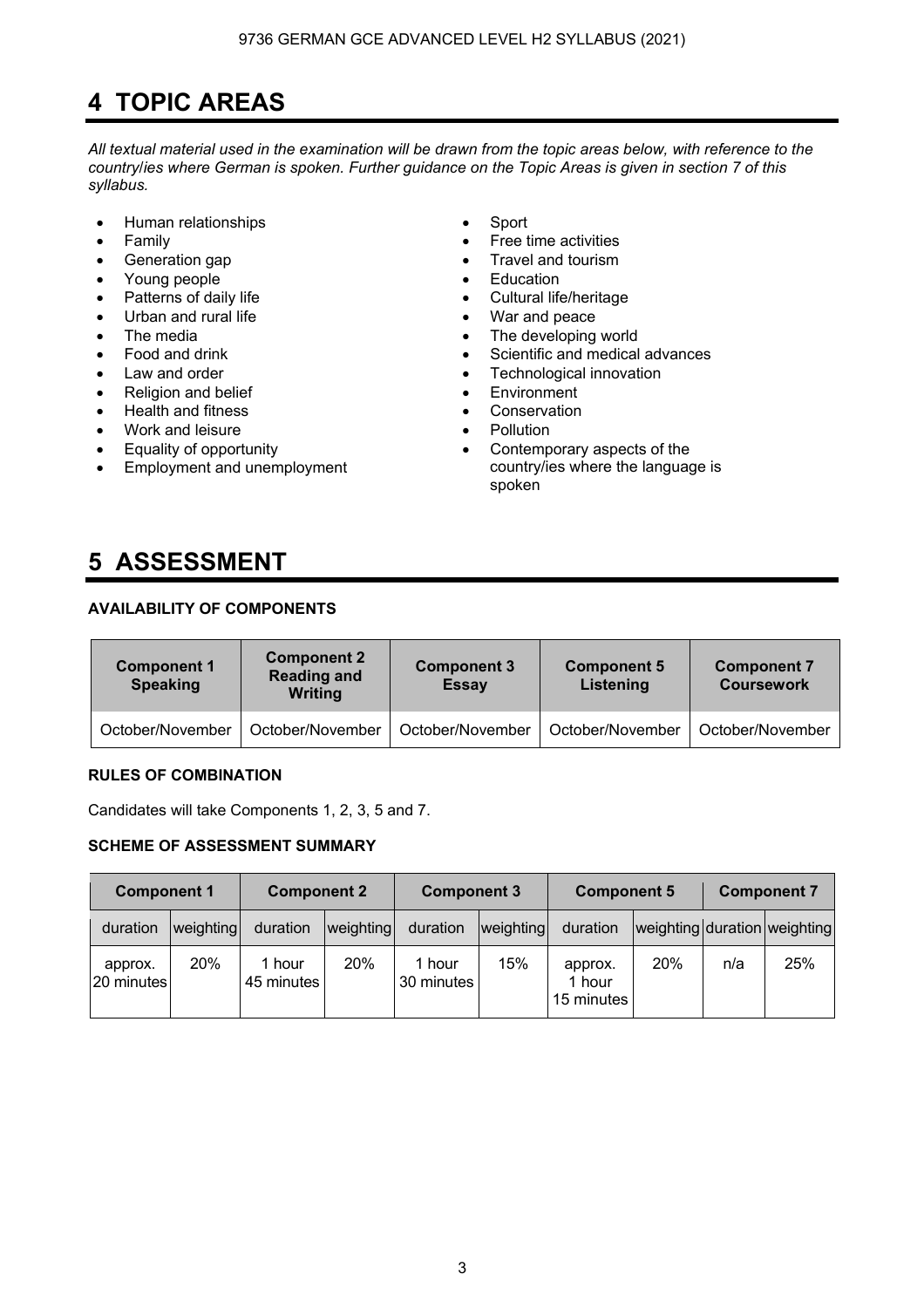# **6 DESCRIPTION OF COMPONENTS**

#### **COMPONENT 1: Speaking (approx. 20 minutes) (100 raw marks weighted to 60 marks**)

This component description should be read in conjunction with the mark scheme in section 8 of this syllabus and the Administrative Guidance on the Speaking Test in section 9.

A local examiner must be appointed to conduct the test. The name and qualifications of the examiner are to be notified to Cambridge on form NOE (see Appendix B).

It is important that the timings listed for the individual parts of the test be adhered to, within the tolerances given.

**Section 1:** Presentation (no more than  $3\frac{1}{2}$  minutes) (20 marks)

The candidate is expected to give a presentation of about 3 minutes on a specific topic.

The subject matter of the presentation should be drawn from one of the topic areas listed in section 4 and **must** be treated in such a way as to reflect a knowledge of the contemporary society or cultural heritage of a country where German is spoken. Candidates who make no reference to the contemporary society or cultural heritage of a country where German is spoken will have their mark for content/presentation halved (see mark scheme). **There must not be a close relationship between the subject matter of the presentation and items of coursework for Component 7**. Centres wishing to seek advice on the acceptability of subject matter are welcome to contact the Cambridge Languages group through the Singapore Examinations and Assessment Board (SEAB).

The candidate will be expected to show evidence of the ability to present relevant facts, to express opinions and hypotheses and to put forward points for discussion.

The intention is that the candidate should have thoroughly prepared a topic in which they have a personal interest and that they give a lively and interesting presentation. Candidates may prepare a 'cue card' in German to bring into the examination room. The 'cue card' should be no larger than a postcard, and may contain a maximum of 5 headings in succinct point-form to remind candidates of the points they wish to make. Candidates may also bring in a limited quantity of illustrative material, which may include maps, diagrams, statistics, pictures and short articles. **A script of their presentation is not allowed.** 

Examiners will only interrupt candidates to ask questions where the speech shows no sign of finishing after about 3½ minutes, or to prompt candidates having obvious difficulty in continuing with their speech.

#### **Section 2:** Topic conversation (7–8 minutes) (40 marks)

The presentation will lead into a conversation about the chosen topic. During the delivery of the presentation, examiners are likely to make notes in order to help them ask appropriate questions. Candidates must be prepared to supply additional factual material where appropriate and to express and defend a point of view. In order to give the candidate every opportunity to do this, questions will be of the 'tell me more about...', 'why?', 'how?' variety, rather than closed questions which may be answered by 'yes/no'. When choosing a topic, candidates should be advised to consider in what ways a conversation about it might develop: if they cannot think of half a dozen questions they could be asked, it is unlikely to present a fruitful source of discussion. The examiner's objective will be to encourage the candidate to contribute as much as possible to the conversation.

As part of this conversation section, the candidate will be required to seek information and the opinions of the examiner and will be given every opportunity to do so.

#### **Section 3:** General conversation (8-9 minutes) (40 marks)

This section will begin with fairly straightforward questions about the candidate's background and interests and will move quickly on to a more mature conversation discussing more abstract and/or current issues within the general topic areas.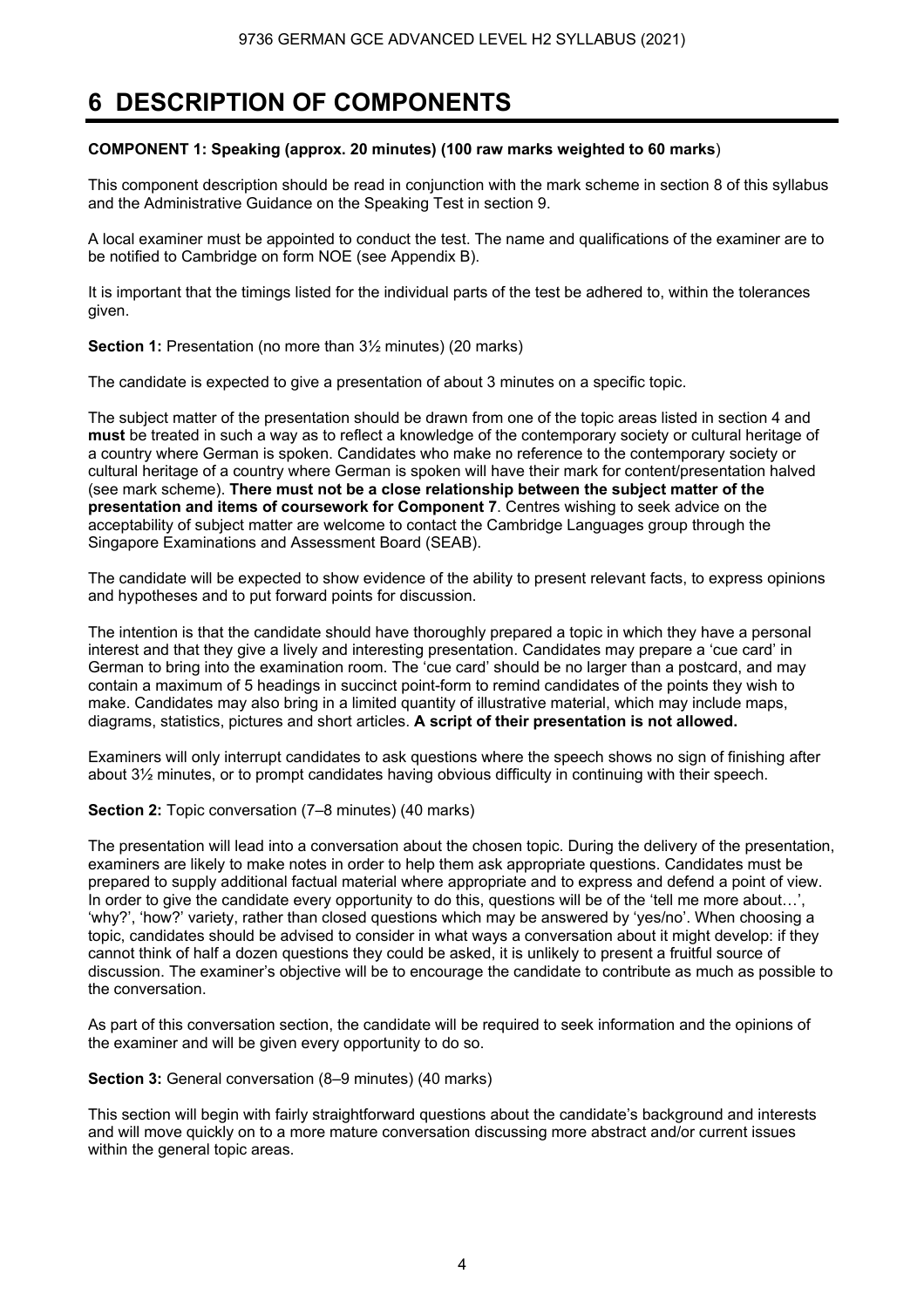The subjects covered in this section will depend on the candidate's interests and the subject of the presentation: it would not be appropriate to continue talking about the environment/green issues when the candidate has already chosen to discuss ecology for the topic. Candidates should be able to discuss some matters of current interest though it is unreasonable to assume that all candidates will be closely informed on all matters of serious contemporary concern: if the candidate seems unresponsive, the examiner will try a change of topic.

For example, examiners might begin the General Conversation section with questions such as 'How do you spend your spare time?', leading rapidly to matters of contemporary interest/current affairs. The type of question is important: closed questions may, of course, be used to gain some information on the candidate's interests, but 'why...?', 'how...?', 'what do you think about...?' will give the candidate scope to expand his/her responses.

Each of the 'starter' questions mentioned above could, depending on the reactions of the candidate, lead away from factual matters towards more abstract areas, for example:

- How long have you lived here?' could lead on to 'What do you think of the area?'  $\rightarrow$  'What would attract people to the area/make them leave it?'  $\rightarrow$  'What would be your ideal place to live and why?'
- 'What subjects are you studying?' → 'What do you think of the way you've been taught?' → 'How could it be improved?'  $\rightarrow$  discussion of school/education system, comparison with other countries.

To give a possible outline of the way the General Conversation section might develop:

| 'What do you do in your spare time?'                              |                                                               |
|-------------------------------------------------------------------|---------------------------------------------------------------|
| Answer: 'Sport'                                                   | Answer: 'Watch TV'                                            |
| Supplementary questions – taking part?/                           | Supplementary questions – what sort of                        |
| watching?/team/individual?                                        | programmes/news?                                              |
| $\rightarrow$ Why?                                                | This might develop along the lines of whether the             |
| This could develop along sport/health lines, necessity            | news is unbiased/censorship in general                        |
| for sport in schools, success/failure of national teams           | Films? $\rightarrow$ what makes a film successful, importance |
| $\rightarrow$ Feelings of nationalism/nationality; drugs in sport | of stars and why; national or international film              |
| etc, all according to the responses of the candidate.             | industries, subsidies for the Arts, etc.                      |
| Any of these areas of discussion could lead to                    | Documentaries? $\rightarrow$ are they merely entertainment,   |
| violence in sport $\rightarrow$ society, the need for government  | or a genuine educational experience? are they                 |
| intervention/control $\rightarrow$ politics, etc.                 | sensationalised? $\rightarrow$ power of the media, etc.       |

Candidates are required to seek information, and the opinions of the examiner and will be given every opportunity to do so.

The General Conversation section might only cover 2/3 topic areas, but might touch on more if the examiner has difficulty finding something the candidate is interested in, or can talk about. Candidates who cannot sustain the conversation at a level appropriate to a 17/18+ examination when given every opportunity to do so cannot expect a high mark.

Reference may be made to a candidate's reading but candidates will not be examined in detail on the content of any set books. Questions will act as stepping-stones to the discussion of wider issues.

#### **Important Note:**

It is intended that both conversation elements will be lively and spontaneous. Teachers should warn their candidates not to produce chunks of pre-learned material since Cambridge's moderators will have been advised to penalise candidates who do so. Equally, teachers who may also be conducting the final examination should guard against over-rehearsing the tests in advance. Any suspicion of collusion in the conduct of speaking tests (e.g. pre-prepared questions, candidates or teachers using pre-determined scripts) will be dealt with in accordance with Cambridge's Malpractice procedures.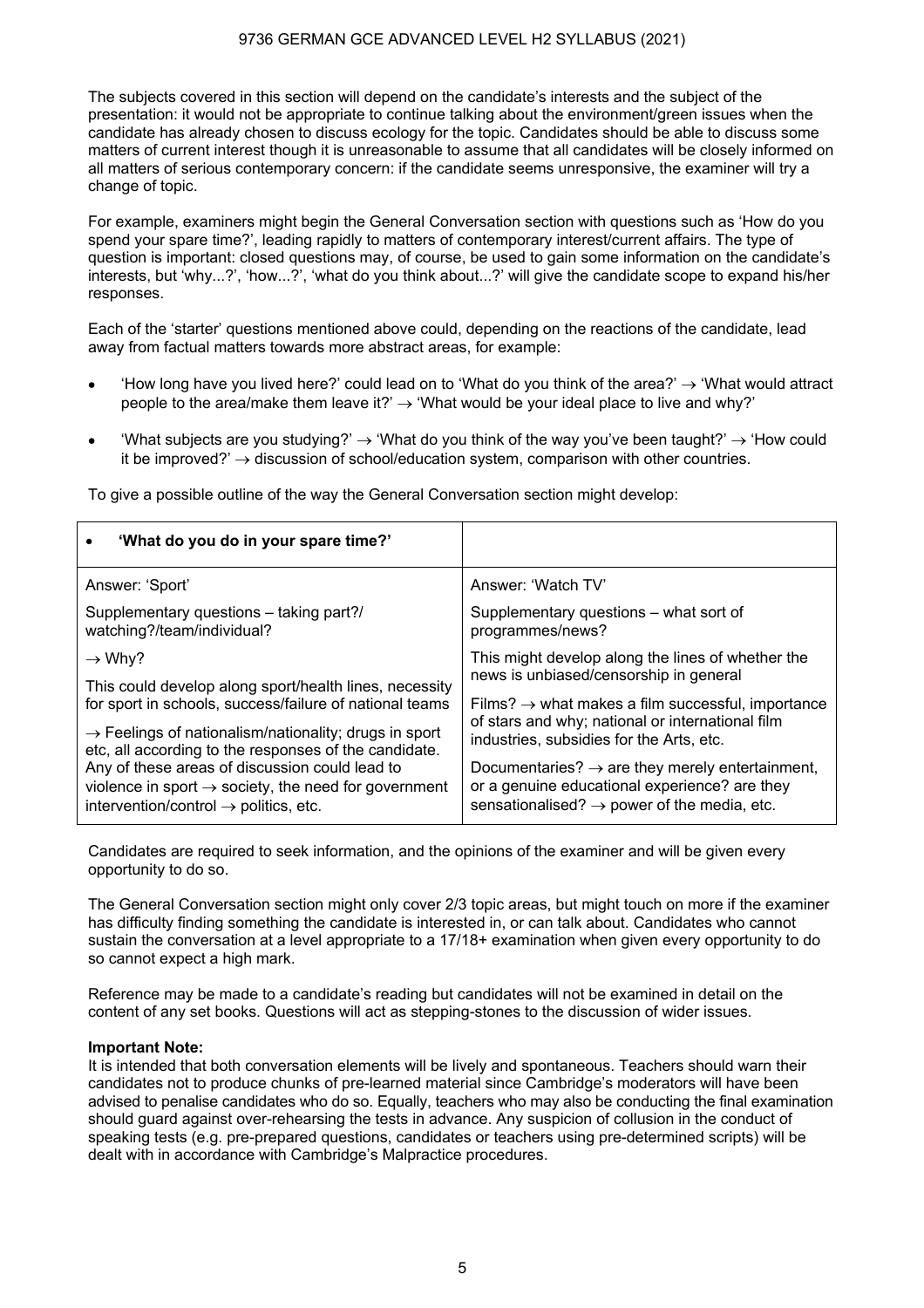### **COMPONENT 2: Reading and Writing (1 hour 45 minutes) (70 raw marks weighted to 60 marks)**

Two passages in German will be set which deal with related themes.

Candidates will be expected to answer specific and general comprehension questions; and to respond to a task requiring summary/comparison of issues raised in both passages. German will be used for all questions and answers.

Passages will be chosen which were written during the last twenty years, and will reflect the international scene:

- The two passages taken together will not exceed 750 words.
- On the first passage, the first two tests (5 marks each) will be concerned with vocabulary recognition and grammatical manipulation; there will then be a series of comprehension questions (15 marks for content; 5 for quality of language).
- On the second passage, there will be comprehension questions (15 marks for content; 5 for quality of language).
- The last question will require candidates to write about 140 words drawing information from both passages and adding their own opinions (10 marks for items drawn from the texts; 5 for personal response to the material; 5 for quality of language).

### **COMPONENT 3: Essay (1 hour 30 minutes) (40 raw marks weighted to 45 marks)**

Five topics, selected from the topic headings in section 4, will be published annually in the syllabus. A question will be set on each of the five topics from which the candidate will choose one and write an essay in German of 250–400 words. Of the 40 marks available, 24 will be for the quality of the language and 16 for the content.

#### **Set Topics for 2021:**

- 1 Patterns of daily life
- 2 Food and drink
- 3 Employment and unemployment
- 4 The developing world
- 5 Environment.

These topics will change every year.

#### **COMPONENT 5: Listening (approx. 1 hour 15 minutes) (50 raw marks weighted to 60 marks)**

All items will be heard more than once with some longer items being heard twice or three times. All rubrics and task descriptions will be in German. Candidates will be given an answer booklet for their responses.

There will be two sections.

#### **Section 1** (10 marks)

Two short, factual items will be heard, e.g. news flashes, advertisements, dialogues, telephone messages.

Both verbal and non-verbal responses will be required. Tasks to test comprehension might include boxticking, matching, true/false, entering information on a grid, timetable, programme or other diagrammatic aid.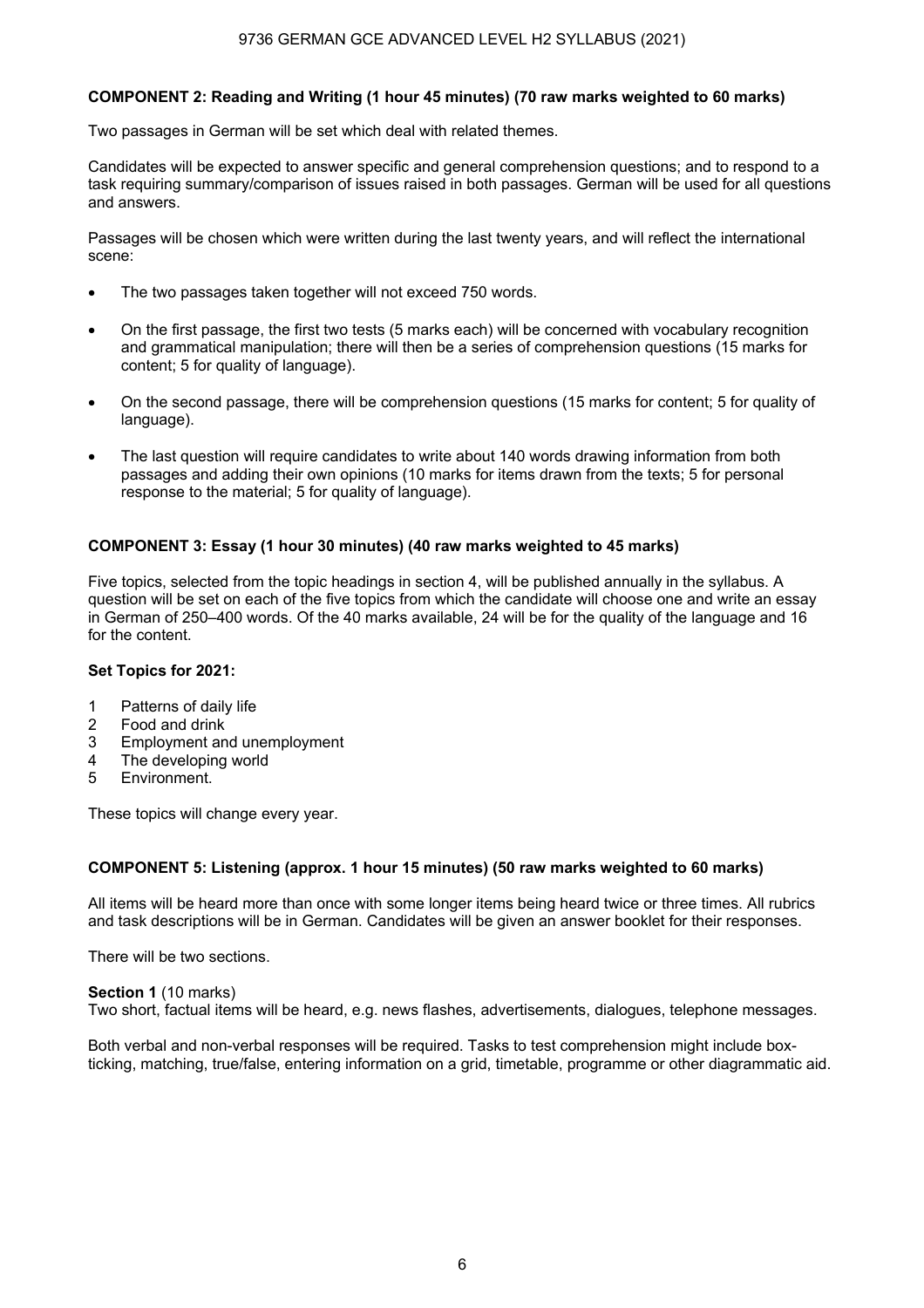#### 9736 GERMAN GCE ADVANCED LEVEL H2 SYLLABUS (2021)

#### **Section 2** (40 marks)

Candidates will listen to two extended pieces taken from a statement or talk given by a single speaker or from an interview or a discussion involving more than one speaker (30 marks for comprehension).

Questions will test overall comprehension of the text and comprehension of specific detail. An overall assessment of the candidate's use of German will be made (10 marks for quality of language).

#### **COMPONENT 7: Coursework (100 raw marks weighted to 75 marks)**

Candidates will submit coursework in German, totalling approximately 2000 words (see also below). The coursework will normally come from within the topic areas and must refer to target language countries or be based on materials written from the target language country perspective. Candidates may treat their coursework in whatever way they wish – imaginative and/or creative coursework is welcomed, provided that it arises from a body of reading or research and can be appropriately assessed using the assessment criteria provided.

The total of 2000 words may be made up of either two short pieces (500 words each) and one long piece of 1000 words or two long pieces of 1000 words. Teachers and candidates may choose to submit coursework pieces up to a maximum of 1000 words based on material studied by the whole class. However, the remaining 1000 words must reflect the candidate's own interests.

Candidates should discuss the scope of their work with their teacher. They should plan their work before embarking on it, and establish a bibliography of reference material which will normally be in the target language, unless there is good reason to include work in English or in any other language (e.g. in the case of comparative studies or literary criticism).

The word count must be stated and any quotation from source material must be included in it. Candidates are not penalised if their 1000 word piece(s) extend(s) to 1100 words and their 500 word pieces extend to 600 words. (A word for examination purposes is defined as anything falling between two spaces). However, given that there is this latitude, penalties must be exacted strictly as indicated in the Criteria for Assessment for any pieces extending beyond these limits. All items of coursework will be marked out of 50 with appropriate scaling carried out to produce a final component mark out of 75.

Further Guidance on Coursework is given in section 10 of this syllabus.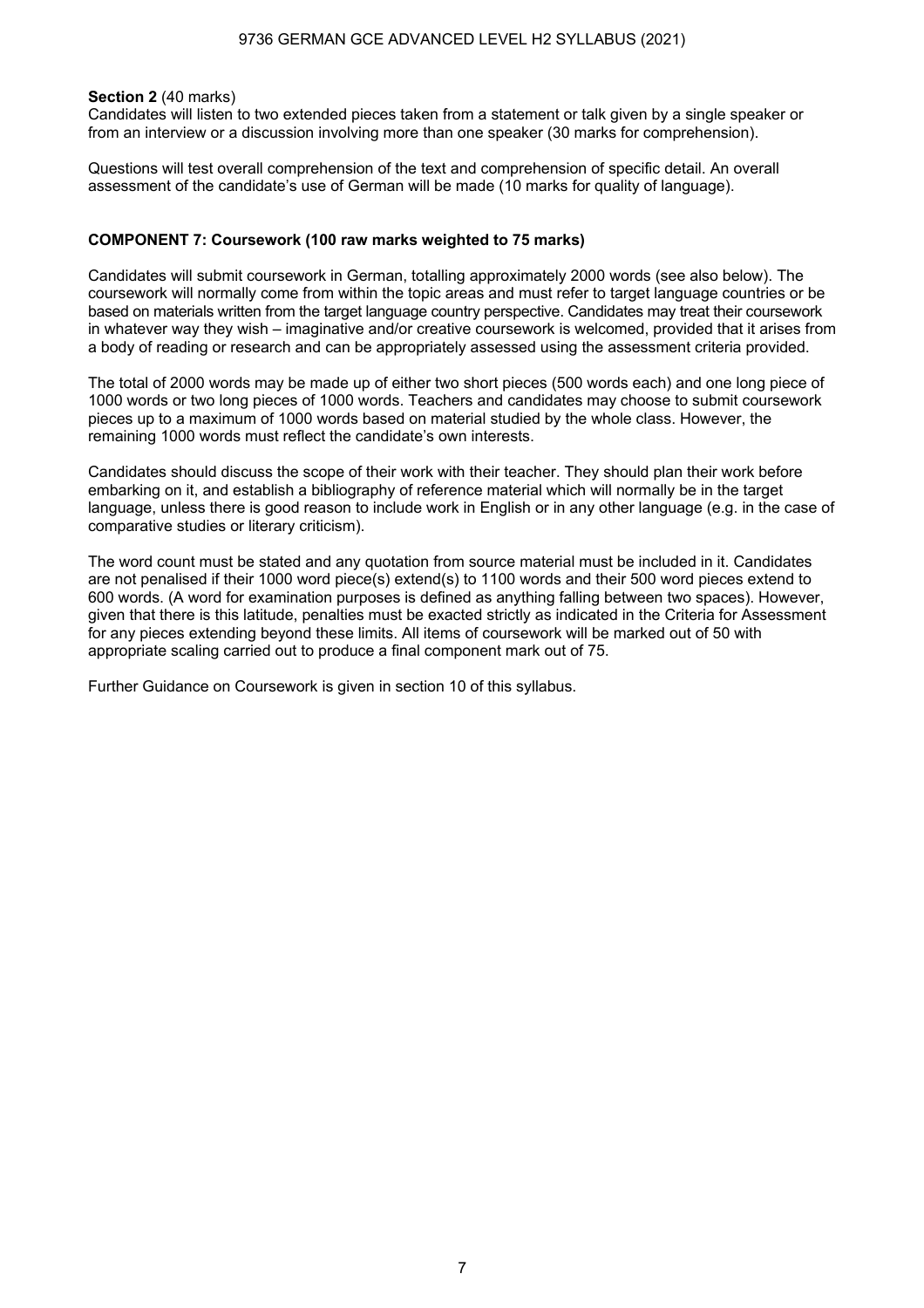# **7 FURTHER GUIDANCE ON THE USE OF THE TOPIC LIST**

Teachers are free to explore the topic areas **in any way they choose**. They may find the following examples (which are not prescriptive) a useful guide to planning courses. All these **suggestions**, and other themes chosen by the teacher from within the topic areas, should be studied with reference to countries/communities where the language is spoken.

# **Human relationships; family; generation gap; young people**

- family activities; new patterns of family relationships; the status of the elderly and responsibility for their care
- conflicts in the family circle; young people and the older generation; attitudes of young people to the family environment
- young people and their peer group; young people as a target group for advertisers and politicians

### **Patterns of daily life; urban and rural life; the media; food and drink; law and order; religion and belief; health and fitness**

- daily routine; school; the individual's way of life; living conditions
- advantages and disadvantages of urban and rural life; transport and communications; shopping; housing
- the role and influence of the media; the power of advertising
- healthy eating; fast-food; national traditions of eating and drinking
- violence and crime; drug-related crime; the role of the police; law-enforcement
- the place of religion in society; attitudes to religious belief; patterns of attendance; religious minorities
- healthy living; exercise; dieting, drugs, health care provision; stress; AIDS

### **Work and leisure; equality of opportunity; employment and unemployment; sport; free time activities; travel and tourism; education; cultural life/heritage**

- women in society and in the workforce; equality of opportunity for minority groups
- preparation for work and job opportunities; career plans; qualifications and job routines; plight of the unemployed, areas of high unemployment; demise of traditional industries; possible solutions, immigrant workers
- individual and team sports; amateur and professional sport
- value of leisure; balance between leisure and work; planning leisure time
- tourism as a modern phenomenon; friction between tourists and local inhabitants; holidays and foreign travel
- education systems and types of school; patterns of curriculum, relationship between education and training; further and higher education provision; examinations
- the world of the arts; significant figures and trends in the arts; the place of culture and the arts in the life of the nation

### **War and peace; the developing world**

- conflicts in the world: ethnic, religious, ideological
- problems of developing countries; future trends

### **Medical advances; scientific and technological innovation**

- advances in the treatment of disease; ethical issues of medical and other technologies
- cloning; genetic modifications; modern communications systems

### **Environment, pollution, conservation**

- the individual in his/her surroundings; effect of environment on individuals; protest action to protect one's locality; ways of contributing to environmental awareness
- global warming; acid rain; air pollution; water pollution; noise pollution; destruction of rain forests; damage to animal world; solutions and cost implications
- saving endangered species and landscapes

### **Contemporary aspects of the country/ies where the language is spoken**

• political, regional, social issues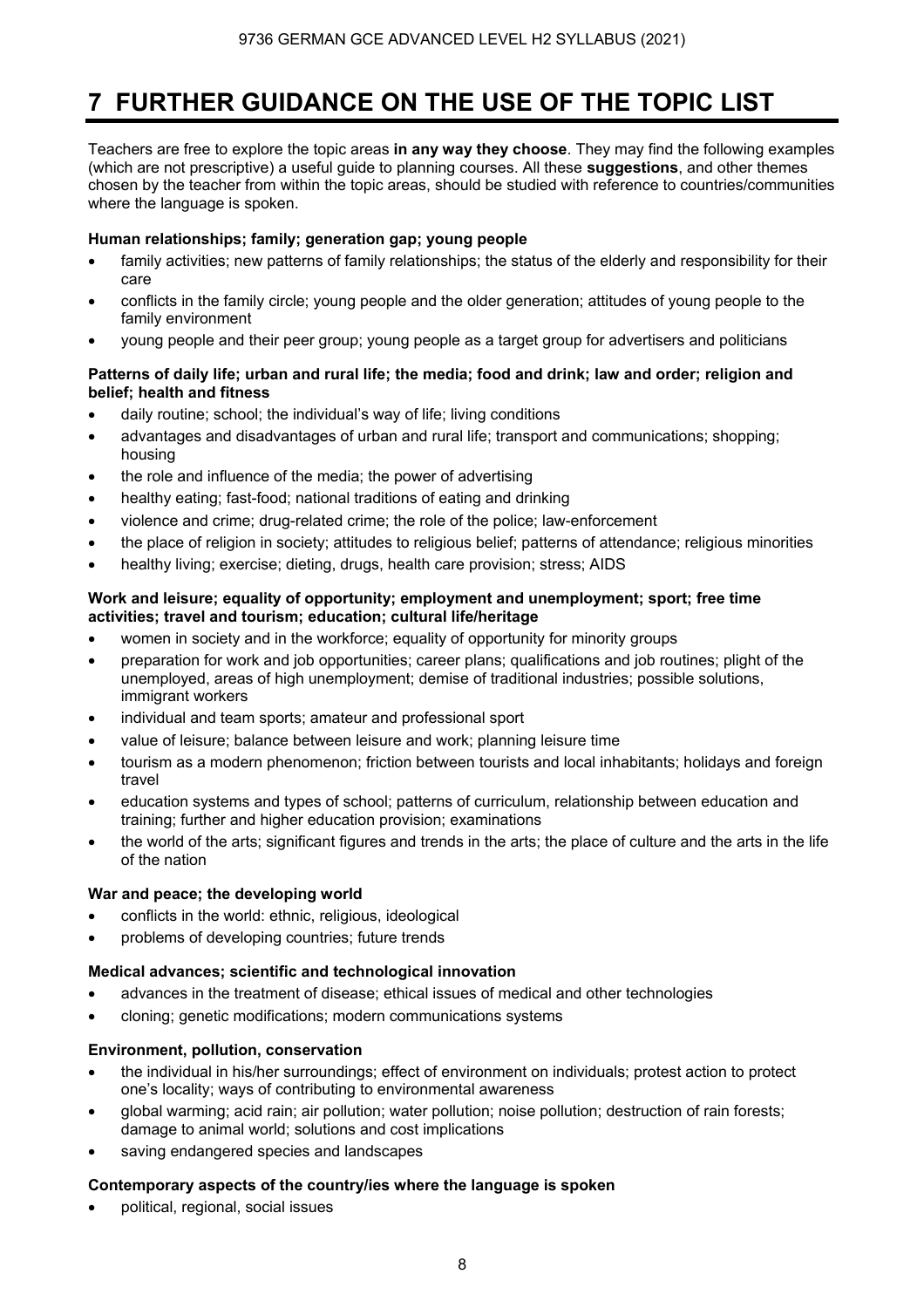# **8 MARK SCHEMES**

### **COMPONENT 1: Speaking**

### **Section 1: Presentation**

The presentation will be marked out of 20 marks: Content/Presentation 10; Pronunciation/Intonation 5; Language 5.

Candidates who make no reference to the contemporary society or cultural heritage of a country where German is spoken will have their mark for content/presentation halved.

|         | <b>Content/Presentation</b><br>Knowledge of facts; ability to<br>express opinions and raise issues<br>for discussion.                                                                                                  |              | <b>Pronunciation/Intonation</b>                                                                                                        |              | Language                                                                                                                                                                         |
|---------|------------------------------------------------------------------------------------------------------------------------------------------------------------------------------------------------------------------------|--------------|----------------------------------------------------------------------------------------------------------------------------------------|--------------|----------------------------------------------------------------------------------------------------------------------------------------------------------------------------------|
|         | 9-10 Full and well organised<br>coverage of the topic;<br>ideas and opinions<br>included as well as factual<br>points; lively presentation;<br>examiner's interest<br>sustained.                                       | 5            | Outstanding pronunciation<br>and intonation; an<br>occasional slight mistake<br>or hesitation. Not<br>necessarily a native<br>speaker. | 5            | Has a very good feeling for<br>the language; speaks<br>fluently and accurately;<br>shows good use of relevant<br>idiom and uses a wide<br>range of structures and<br>vocabulary. |
| $7 - 8$ | Good exposition and sound<br>organisation of the topic;<br>makes relevant factual<br>points though may be less<br>good in ideas and opinions;<br>presentation somewhat<br>stilted though keeps<br>examiner's interest. | 4            | Good pronunciation,<br>makes a fair attempt at<br>correct intonation and<br>expression; some mistakes<br>and/or hesitation.            | 4            | Speaks fairly fluently and<br>accurately; uses idiom with<br>a reasonable range of<br>structures and vocabulary.                                                                 |
| $5-6$   | Adequate exposition of the<br>topic; few ideas or<br>opinions; evidence of<br>preparation but<br>presentation pedestrian.                                                                                              | 3            | A fair degree of accuracy<br>in pronunciation; quite a<br>number of errors; some<br>attempt at intonation and<br>expression.           | 3            | May speak with hesitation;<br>adequate range of<br>structures and vocabulary;<br>no ambiguity of meaning.                                                                        |
| $3 - 4$ | Material thin; rambling,<br>repetitious; hardly any<br>ideas or opinions; in<br>danger of losing the<br>examiner's interest.                                                                                           | $\mathbf{2}$ | Intelligible but shows<br>marked influence of<br>mother tongue and very<br>many errors of<br>pronunciation.                            | $\mathbf{2}$ | Marked hesitation; limited<br>range of structures and<br>vocabulary; leading to some<br>ambiguity of meaning.                                                                    |
| $0 - 2$ | Very little factual<br>information; material<br>irrelevant; vague,<br>arguments incoherent; little<br>effort at presentation.                                                                                          |              | 0-1 Very poor; many gross<br>errors; frequently<br>incomprehensible.                                                                   |              | 0-1 Very marked hesitation;<br>severe limitations of<br>structures and vocabulary;<br>thought processes basically<br>influenced by mother<br>tongue.                             |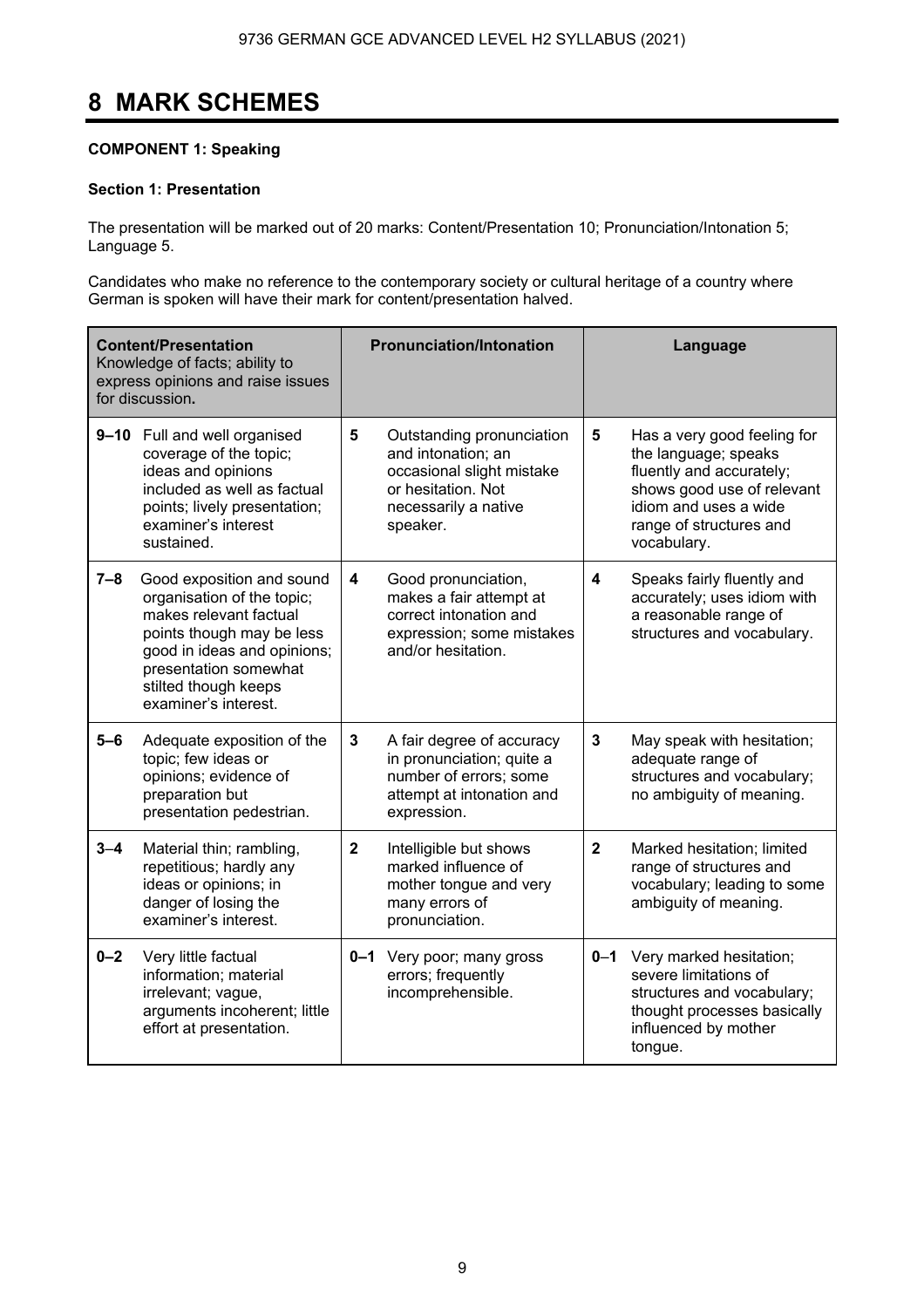### **Section 2: Topic Conversation and Section 3: General Conversation**

Examiners will mark out of 40 for each part: Comprehension and Responsiveness (10 marks), Accuracy (10 marks), Feel for the Language (10 marks), Range of Vocabulary and Structures (total out of 10, divided between Providing Information and Opinions and Seeking Information and Opinions – see below).

| <b>Comprehension and</b><br><b>Responsiveness</b>                                                                                                                                                                                                         | <b>Accuracy</b>                                                                                                                                                          | <b>Feel for the Language</b>                                                                                                                                                           |
|-----------------------------------------------------------------------------------------------------------------------------------------------------------------------------------------------------------------------------------------------------------|--------------------------------------------------------------------------------------------------------------------------------------------------------------------------|----------------------------------------------------------------------------------------------------------------------------------------------------------------------------------------|
| Very good<br>$9 - 10$<br>No problems of comprehension.<br>Responses are natural and spontaneous<br>even to unexpected questions. Able to<br>present and defend a point of view in<br>discussion.                                                          | $9 - 10$<br>Very good<br>Consistently accurate. Only occasional<br>minor slips.                                                                                          | Very good<br>$9 - 10$<br>Has a very good feeling for the language<br>and is able to express concepts fluently in<br>appropriate idiom. Negligible influence<br>from the mother tonque. |
| $7 - 8$<br>Good<br>Few problems of comprehension.<br>Responds thoughtfully, and copes fairly<br>well with unexpected questions.<br>Reasonably forthcoming but tends to<br>follow Examiner's lead.                                                         | $7 - 8$<br>Good<br>Accuracy generally good, with more<br>frequent errors than in the very best<br>candidates. Shows a sound basic<br>understanding of grammatical usage. | $7 - 8$<br>Good<br>Has a very good feeling for the language.<br>Shows competent use of relevant idiom.<br>Avoids significant influence from mother<br>tongue.                          |
| $5 - 6$<br>Satisfactory<br>Understands questions on basic situations<br>and concepts, but has difficulty with more<br>complicated ideas. Some delay in<br>response. Needs encouragement to<br>develop topics. OR Relies heavily on<br>prepared responses. | $5 - 6$<br><b>Satisfactory</b><br>Accuracy indicates a measure of<br>competence but with some obvious and<br>significant gaps in grammatical usage.                      | $5 - 6$<br>Satisfactory<br>Feeling for the language evident with<br>some occasional use of relevant idiom.<br>Thought processes and expression are<br>influenced by mother tonque.     |
| $3 - 4$<br>Weak<br>Has general difficulty in understanding.<br>Limited response to questions on the<br>majority of topics raised                                                                                                                          | Weak<br>$3 - 4$<br>Generally inaccurate use of the language.                                                                                                             | Weak<br>$3 - 4$<br>Has scant feeling for the foreign idiom.<br>Generally translates literally from the<br>mother tongue.                                                               |
| $0 - 2$<br>Poor<br>Severe problems of comprehension. Very<br>marked hesitation. Limited<br>responsiveness.                                                                                                                                                | $0 - 2$<br>Poor<br>No grasp of grammatical accuracy. Errors<br>constant and repeated.                                                                                    | $0 - 2$<br>Poor<br>Has no feeling for the foreign language.                                                                                                                            |

#### **Range of Vocabulary and Structures**

| <b>Providing Information and Opinions</b>                                                                                                        | Seeking Information and Opinions*                                                                                                                                                                                                                            |
|--------------------------------------------------------------------------------------------------------------------------------------------------|--------------------------------------------------------------------------------------------------------------------------------------------------------------------------------------------------------------------------------------------------------------|
| 5<br>Very good<br>Extensive range of appropriate vocabulary. Able to use a wide<br>range of structures with confidence.                          | 5<br>Very good<br>More than one question asked with confidence. Spontaneous or<br>prompted, but arising out of conversation and relevant to topic<br>under discussion.<br>High level of accuracy, using a range of question forms.                           |
| Good<br>4<br>Has sufficient range of vocabulary and structures to handle<br>reasonably mature subjects.                                          | Good<br>4<br>Asks more than one question confidently. Spontaneous or<br>prompted, but arising out of conversation and relevant to topic<br>under discussion.<br>Questions largely accurate, but forms may be limited.                                        |
| <b>Satisfactory</b><br>3<br>Limited expression of ideas (but not ambiguity) caused by<br>limitations in range of vocabulary and some structures. | 3<br><b>Satisfactory</b><br>Capable of asking a minimum of one question. Spontaneous or<br>prompted, but arising out of conversation and relevant to topic<br>under discussion.<br>Has difficulty in formulating questions, but questions<br>comprehensible. |
| Weak<br>2<br>Severe limitations of vocabulary and structures restrict discussion<br>to a very basic level.                                       | $\mathbf{2}$<br>Weak<br>Severe limitations in asking questions – possibly one question<br>only.<br>Question(s) will probably not arise naturally or be relevant to the<br>topic under discussion Question(s) difficult to understand.                        |
| Poor<br>$0 - 1$<br>Very restricted vocabulary. Only simple sentences and no variety<br>of structure.                                             | $0-1$ Poor<br>Questions attempted, but incomprehensible. (1)<br>No questions, even when prompted. (0)                                                                                                                                                        |

\* In the case of candidates who do not ask any questions by the end of the Topic Conversation, examiners must prompt by asking *Do you have any questions to ask of me?* in the appropriate language. The same prompt should be used at the end of the General Conversation. Candidates will not be penalised for being prompted in this way.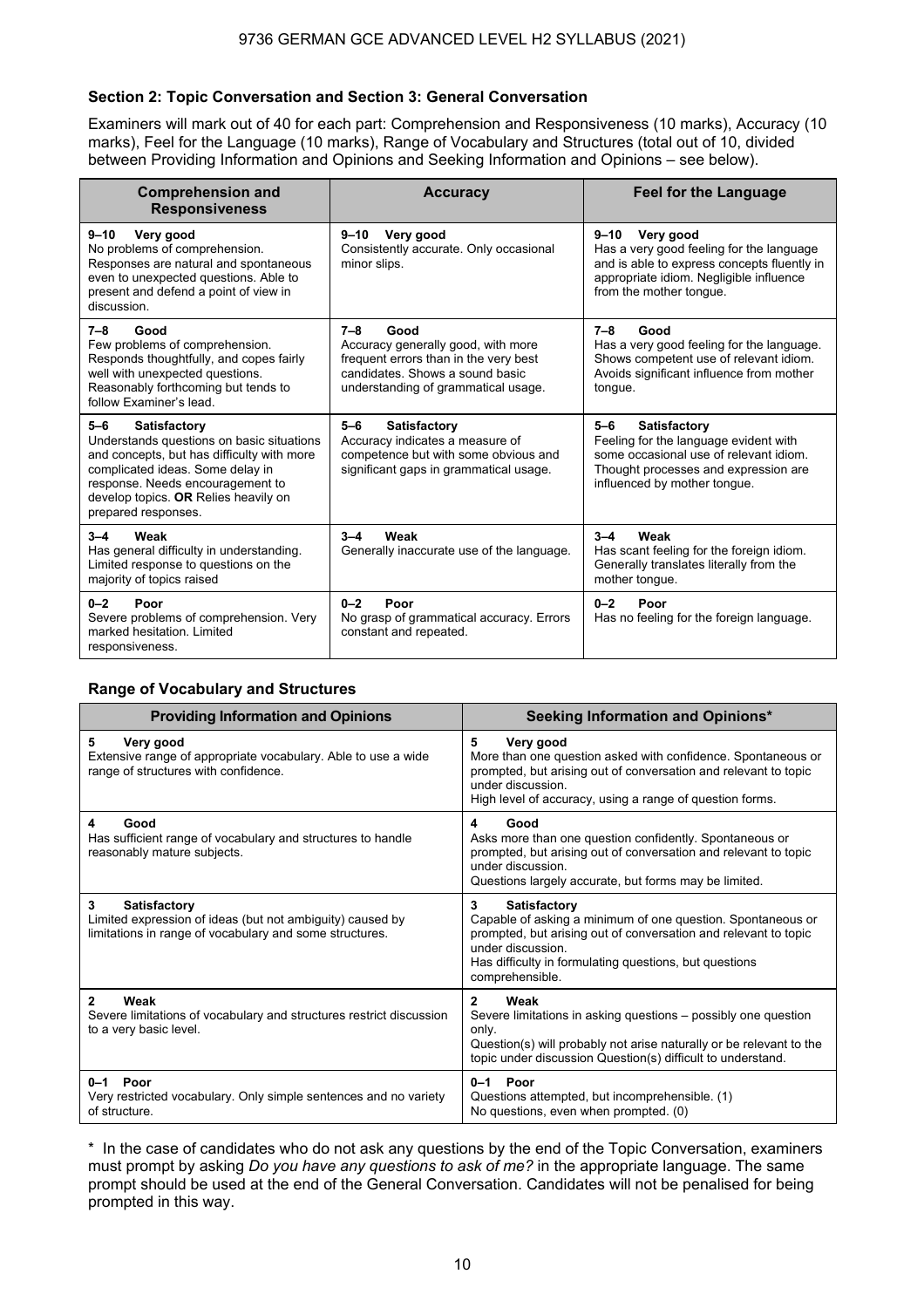### **COMPONENT 2: Reading and Writing**

#### **Quality of Language: Accuracy (for questions 3, 4 and 5)**

#### **5 Very good**  Consistently accurate. Only very few errors of minor significance. Accurate use of more complex structures (verb forms, tenses, prepositions, word order).

#### **4 Good**

Higher incidence of error than above, but clearly has sound grasp of the grammatical elements in spite of lapses. Some capacity to use accurately more complex structures.

#### **3 Sound**

Fair level of accuracy. Common tenses and regular verbs mostly correctly formed. Some problems in forming correct agreement of adjectives. Difficulty with irregular verbs, use of prepositions.

#### **2 Below average**

Persistent errors in tenses and verb forms. Prepositions frequently incorrect. Recurrent errors in agreement of adjectives.

#### **0–1 Poor**

Little or no evidence of grammatical awareness. Most constructions incomplete or incorrect. Consistent and repeated error.

#### **Additional marking guidance for Quality of Language – questions 3 and 4**

The five marks available for Quality of Language are awarded **globally** for the whole performance on each set of answers.

A concise answer, containing all mark-bearing components for Content is scored on the full range of marks for language, i.e. length does not determine the Quality of Language mark.

**Answers scoring 0 for Content** cannot contribute to the overall Quality of Language mark.

Identify the answer(s) scoring 0 for Content in the whole set of answers. Then add together the number of Content marks available for each of these questions and reduce the Quality of Language mark according to the following table:

| Total content marks available on questions<br>where a candidate scores 0 | <b>Reduce Quality of Language mark by:</b> |
|--------------------------------------------------------------------------|--------------------------------------------|
| $2 - 3$                                                                  |                                            |
| $4 - 5$                                                                  | າ                                          |
| $6 - 7$                                                                  | 3                                          |
| $8 - 14$                                                                 |                                            |
| 15                                                                       | 5                                          |

Note: a minimum of one mark for Quality of Language should be awarded if there are any Content marks at all (i.e. 0 Quality of Language marks only if 0 Content marks).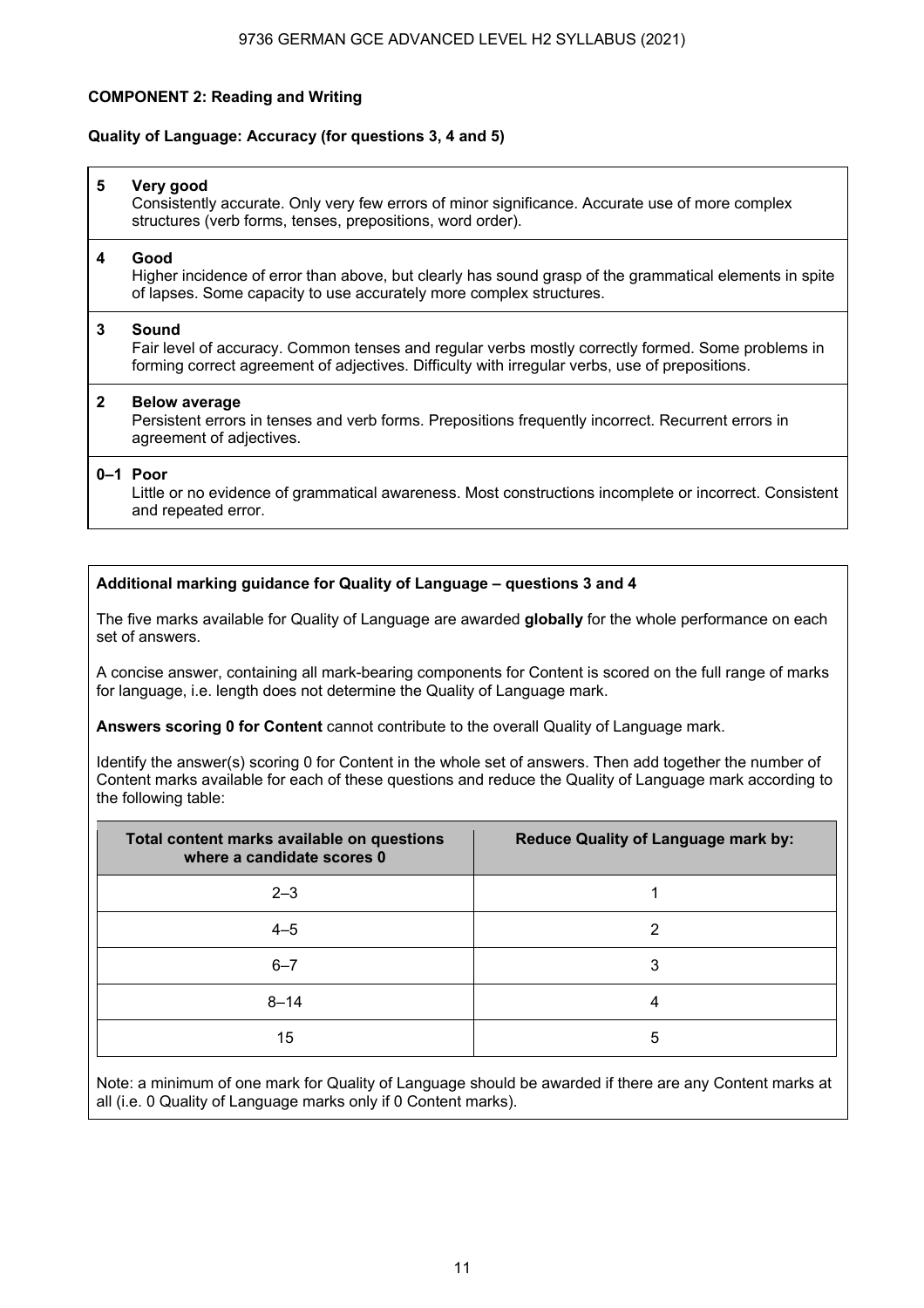### 9736 GERMAN GCE ADVANCED LEVEL H2 SYLLABUS (2021)

### **Response to the Text (for question 5)**

Mark like a mini-essay according to the variety and interest of the opinions and views expressed, the response to the original text stimulus and the ability to express a personal point of view. Further, more detailed guidance for particular questions will be given to examiners.

| 5            | Very good<br>Varied and interesting ideas, showing an element of flair and imagination, a capacity to express a<br>personal point of view.                                        |
|--------------|-----------------------------------------------------------------------------------------------------------------------------------------------------------------------------------|
| 4            | Good<br>Not the flair and imagination of the best candidates, but work still shows an ability to express a range<br>of ideas, maintain interest and respond to the issues raised. |
| $\mathbf{3}$ | Sound<br>A fair level of interest and ideas. May concentrate on a single issue, but there is still a response to<br>ideas in the text.                                            |
| $\mathbf{2}$ | <b>Below average</b><br>Limited range of ideas; rather humdrum. May disregard the element of response to the text, and write a<br>largely unrelated free-composition.             |
|              | $0-1$ Poor<br>Few ideas to offer on the theme. Banal and pedestrian. No element of personal response to the text.<br>Repeated error.                                              |

#### **COMPONENT 3: Essay**

| <b>Language</b> (out of 24)                                                                                                                 | <b>Content</b> (out of 16)                                                                                                                                         |
|---------------------------------------------------------------------------------------------------------------------------------------------|--------------------------------------------------------------------------------------------------------------------------------------------------------------------|
| 21-24 Very good<br>Confident use of complex sentence patterns,<br>generally accurate, extensive vocabulary, good<br>sense of idiom.         | 14-16 Very good<br>Detailed, clearly relevant and well-illustrated;<br>coherently argued and structured.                                                           |
| $16-20$ Good<br>Generally sound grasp of grammar in spite of quite<br>a few lapses; reads reasonably; some attempt at<br>varied vocabulary. | $11-13$ Good<br>Sound knowledge and generally relevant; some<br>ability to develop argument and draw conclusions.                                                  |
| 10–15 Adequate<br>A tendency to be simple, clumsy or laboured; some<br>degree of accuracy; inappropriate use of idiom.                      | 7–10<br>Adequate<br>Some knowledge, but not always relevant; a more<br>limited capacity to argue.                                                                  |
| $5 - 9$<br>Poor<br>Consistently simple or pedestrian sentence<br>patterns with persistent errors; limited vocabulary.                       | $3 - 6$<br>Poor<br>Some attempt at argument, tends to be sketchy<br>or unspecific; little attempt to structure an<br>argument; major misunderstanding of question. |
| $0 - 4$<br>Very poor<br>Only the simplest sentence patterns, little evidence<br>of grammatical awareness, very limited vocabulary.          | $0 - 2$<br>Very poor<br>Vague and general, ideas presented at random.                                                                                              |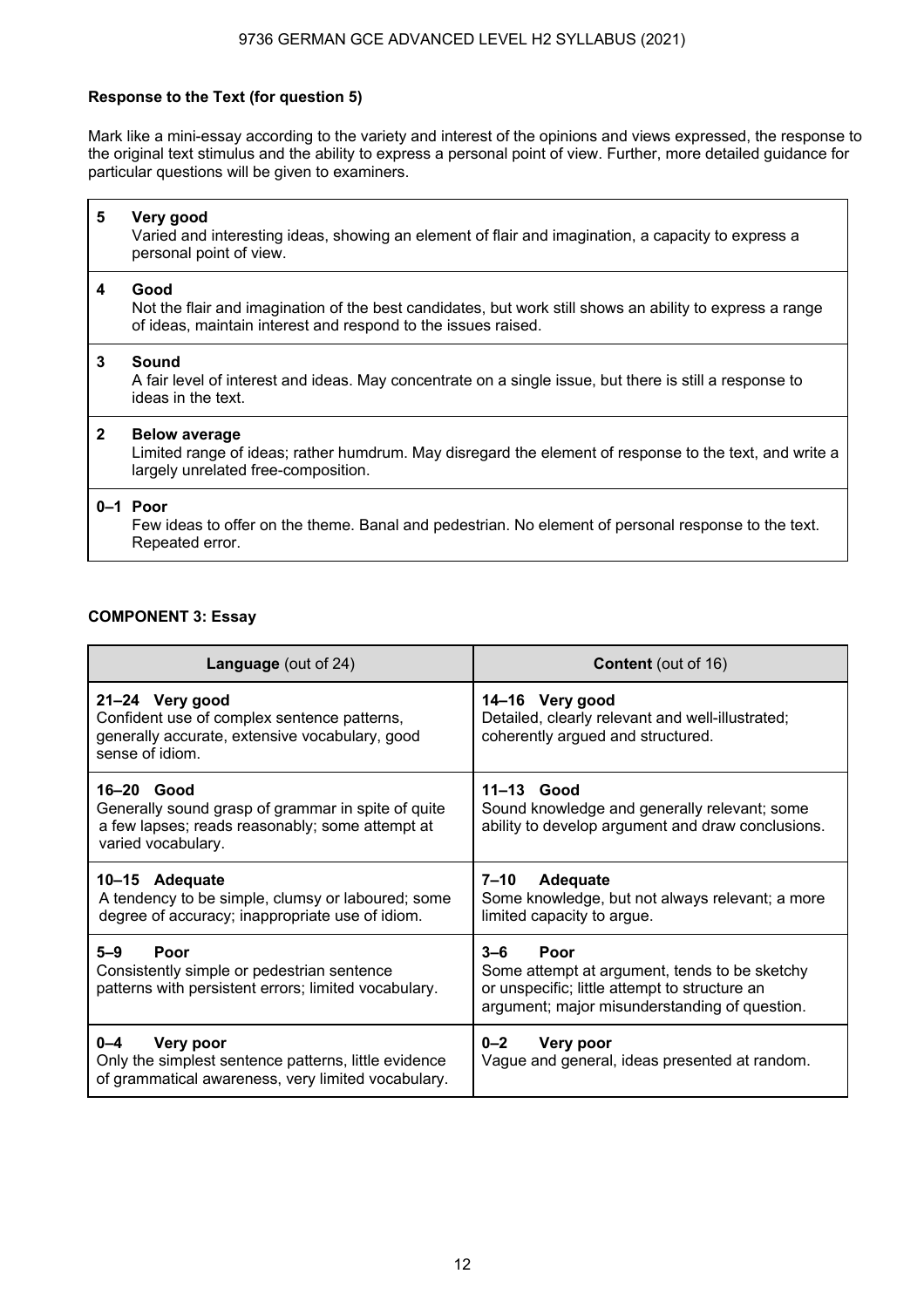#### **COMPONENT 5: Listening**

#### **Quality of Language: Accuracy (for each extended piece in Section 2)**

#### **5 Very Good**

High and consistent levels of accuracy. Only minor errors and slips in spelling and agreements and virtually no problems with transcriptions from the spoken word.

#### **4 Good**

Accuracy generally quite consistent, but quite a number of minor errors in spelling and agreements and one or two more serious lapses in transcriptions from the spoken word.

#### **3 Adequate**

Shows evidence of fair understanding of grammatical usage but performance is likely to be patchy and inconsistent. Still recurrent errors in spelling, agreements and transcriptions from the spoken word.

#### **2 Poor**

Evidence of gaps in basic grammar. Frequent errors of an elementary kind, in spelling, agreements and transcriptions from the spoken word.

### **0–1 Very poor**

Little evidence of grammatical awareness. Persistent serious and elementary errors in spelling, agreements and transcriptions from the spoken word.

#### **COMPONENT 7: Coursework**

#### **A Content (25 marks)**

| $21 - 25$ | Outstanding work of exceptionally high quality. The content is well thought-out, wide-ranging in<br>treatment and based on intelligent use of sources. There is a considerable degree of personal<br>involvement in the material and a high level of interest is maintained for the reader. There may be<br>original ideas and a marked capacity to evaluate the evidence and draw conclusions from the<br>material presented. |
|-----------|--------------------------------------------------------------------------------------------------------------------------------------------------------------------------------------------------------------------------------------------------------------------------------------------------------------------------------------------------------------------------------------------------------------------------------|
| $16 - 20$ | Very good work. The content is quite well thought-out with a good range of treatment and there is<br>good use of a range of sources, where appropriate. There is a significant degree of personal<br>involvement, and the content retains the interest of the reader. There is some capacity to evaluate<br>evidence and draw conclusions from the material presented.                                                         |
| $11 - 15$ | Commendable. The content is satisfactory but more obviously derivative than in the two higher<br>categories. The student is interested in the subject, but has not been able fully to transmit this<br>interest to the reader. Use of source material is adequate. The subject has been understood but<br>the information given is not really evaluated and there is no real capacity to draw conclusions.                     |
| $6 - 10$  | There are serious omissions in the content, and the use of sources is very derivative, though not<br>exactly plagiaristic. The student seems to have little real involvement in the subject, and the<br>general impression on the reader is flat and uninteresting. There is a good deal of irrelevance and<br>no capacity to evaluate evidence or draw conclusions.                                                           |
| $0 - 5$   | Very thin content, full of omissions and irrelevance. No real interest or involvement on the part of<br>the student.                                                                                                                                                                                                                                                                                                           |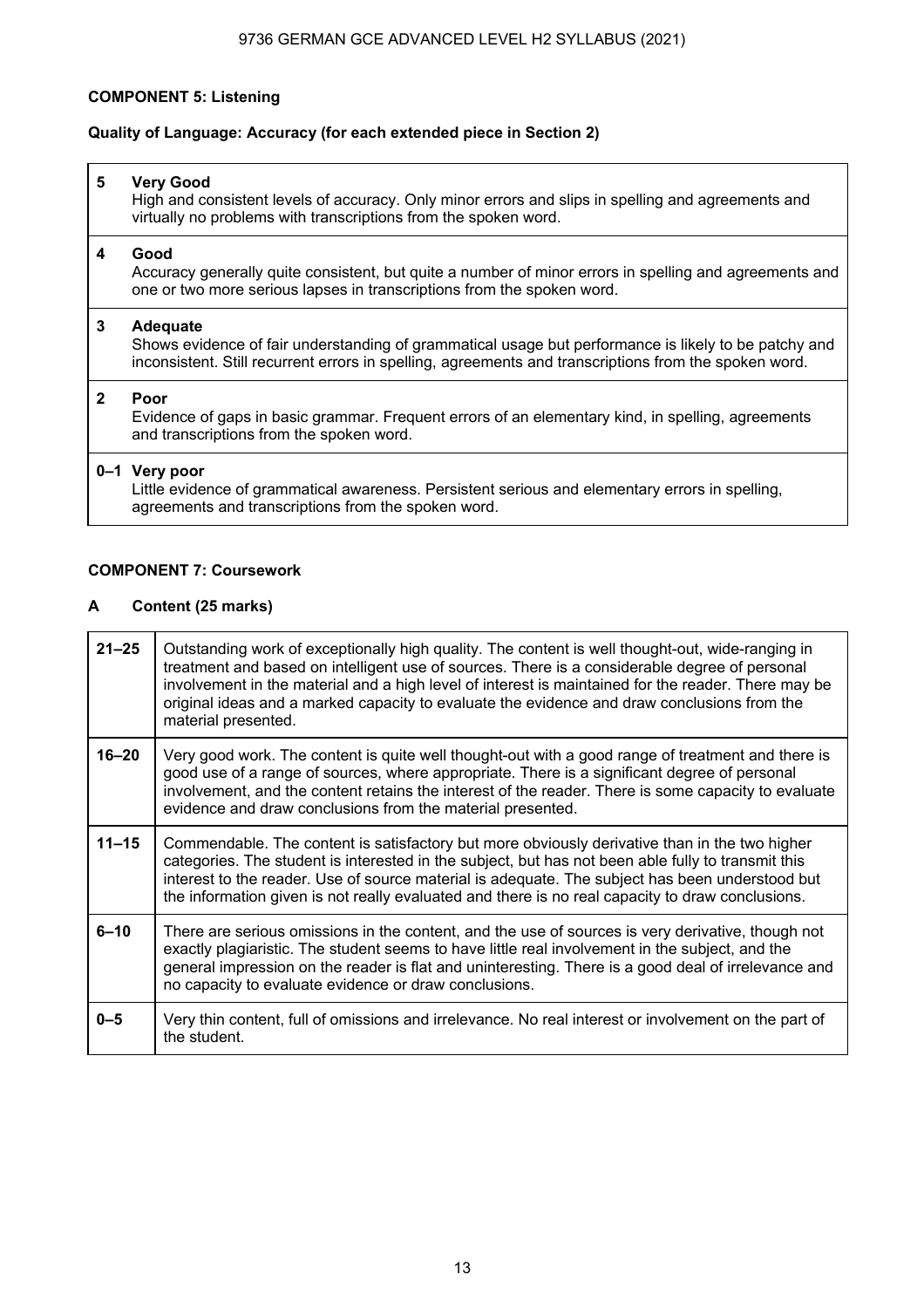### **B Structure and Development (10 marks)**

Where essays exceed the word limit (600 for the shorter pieces and 1100 for the longer pieces), candidates will be placed no higher than in the Below Average category (2-3) in this section.

| $9 - 10$ | Outstanding. The work is exceptionally well structured, showing excellent development of ideas<br>and clear logical links between sections. There is balance between the parts and a considerable<br>capacity to select, organise and sequence the material is demonstrated.                                                        |
|----------|-------------------------------------------------------------------------------------------------------------------------------------------------------------------------------------------------------------------------------------------------------------------------------------------------------------------------------------|
| $7 - 8$  | Good. Well structured with some balance and clear ability to make logical links and develop ideas.<br>Evidence of the capacity to select, organise and sequence the material and the clear ability to<br>make logical links and develop ideas.                                                                                      |
| $4 - 6$  | Satisfactory. There is some evidence of structure in the work, but it lacks a clearly developed line<br>of thought, and may be unbalanced in its treatment of some aspects of the subject. Some faults in<br>the organisation and sequencing of material e.g. there may be some paragraphs which show no<br>relation to each other. |
| $2 - 3$  | Below Average. Inadequately or haphazardly structured with no clear development of ideas and<br>faulty sequencing of material or excessive length (see above).                                                                                                                                                                      |
| $0 - 1$  | Poor. Slapdash and disorganised.                                                                                                                                                                                                                                                                                                    |

### **C Use of Language (10 marks)**

Accuracy is not a concern in this part of the assessment of language.

| $9 - 10$ | Outstanding. Highly fluent and confident use of language. Wide range and variety of lexis and<br>sentence structure and appropriate use of idiom. Meaning conveyed with complete clarity. The<br>best work one could expect from an A-Level candidate. Despite use of sources, this is very much<br>the candidate's own work. |
|----------|-------------------------------------------------------------------------------------------------------------------------------------------------------------------------------------------------------------------------------------------------------------------------------------------------------------------------------|
| 7–8      | Good. Fluent use of language with a good range of lexis and some capacity to handle complex<br>sentences. Meaning conveyed without difficulty. Clearly the candidate's own work, though some<br>interference from sources.                                                                                                    |
| $4 - 6$  | Satisfactory. A reasonable attempt to express him/herself, but somewhat limited in fluency and<br>range of lexis. Uses relatively straightforward sentence construction, and leans rather heavily on<br>the language of the source materials. Meaning conveyed in general but with some ambiguity.                            |
| $2 - 3$  | <b>Either</b> reads like translated English with no evidence of fluency and with very limited lexis and<br>range of sentence structure.<br>Or highly sophisticated 'foreign language' clearly drawn largely from source materials with little<br>intervention by the candidate.                                               |
| $0 - 1$  | <b>Either</b> command of the foreign language is not adequate to convey meaning in handling a topic at<br>this level of difficulty. Limited lexis, only simple sentence structure used.<br>Or almost wholly derivative and plagiarised.                                                                                       |

# **D Accuracy of Language (5 marks)**

This mark out of 5 should be given for the accuracy in the use of tenses, agreements, word order, spelling, etc.

| 5       | Outstanding          | Only minimal errors.                                              |
|---------|----------------------|-------------------------------------------------------------------|
| 4       | <b>Very Good</b>     | Some errors, but not serious in nature.                           |
|         | Average              | Some serious errors, but these do not mar the general impression. |
|         | <b>Below Average</b> | Many serious errors.                                              |
| $0 - 1$ | Poor                 | Language consistently marred by serious errors.                   |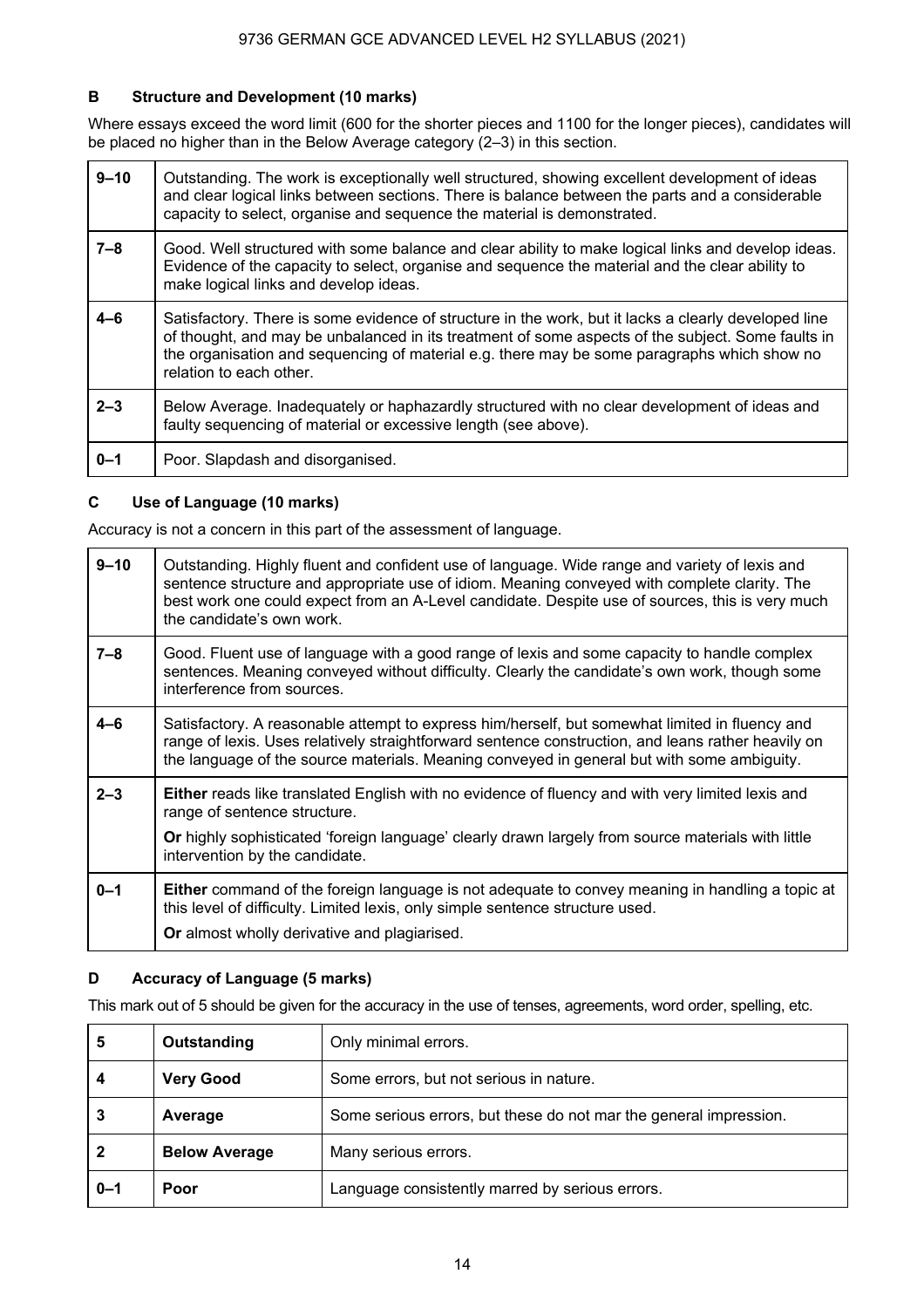# **9 ADMINISTRATIVE GUIDANCE ON THE SPEAKING TEST**

This guidance should be read in conjunction with the appropriate component description and mark scheme.

#### **GENERAL INSTRUCTIONS**

#### **Absentees**

Candidates who do not attend examinations must be shown on the mark sheet as 'absent'. If the examiner knows that they have withdrawn from the examination s/he should indicate this on the mark sheet. If a candidate is absent because of illness and the examiner makes arrangements to test him/her later at another Centre, this should be noted. Care must be taken to ensure that the marks for any candidate who is transferred and examined at a Centre other than his/her own are entered on one of the blank sheets provided, along with the candidate's full name and candidate number and the name of the school being quoted.

#### **Additional candidates**

If any candidate is presented for examination whose name is not on the entry form, s/he should be examined in the normal way and a separate mark sheet should be made out, bearing name, candidate number and marks.

#### **CONDUCT OF THE SPEAKING TEST**

Candidates must be examined singly. In order to put candidates at their ease when they enter the room, the examiner should smile and indicate where the candidate should sit. A good examiner will usually send a candidate out of the interview smiling, no matter how good or bad the performance has been.

There should be no smoking in the examination room.

Other recommendations: do not walk about or distract candidates in any way (e.g. by doodling or fiddling with papers, etc.); always appear interested, even in mundane matters; never show undue surprise, impatience or mockery; never correct a candidate.

#### **ADMINISTRATIVE ARRANGEMENTS**

#### **1 Dates**

 The speaking tests take place before the main examination period. Dates for speaking tests are arranged locally.

Dates are given for the completion of the speaking tests and for the receipt of mark sheets and recordings at Cambridge (see paragraph 5). It is important that these dates are adhered to in order to allow sufficient time for moderation.

#### **2 Appointment of examiners**

 The Singapore Examinations and Assessment Board (SEAB) will appoint the examiner and make arrangements for candidates to be tested.

#### **3 Size of sample**

 Each examiner will be required to record a sample of candidates from each Centre at which he or she examines (where examiners examine at more than one Centre, only one sample is required). The examiner is asked to select and record six candidates, covering as wide a range of ability as possible. The candidates selected should be spread as evenly as possible across the range of marks (2 good, 2 middling, 2 weak). This will enable Cambridge to check accurately the standard of assessment. The recording should be carried out in accordance with the instructions headed 'Recording of Candidates' (see paragraph 7).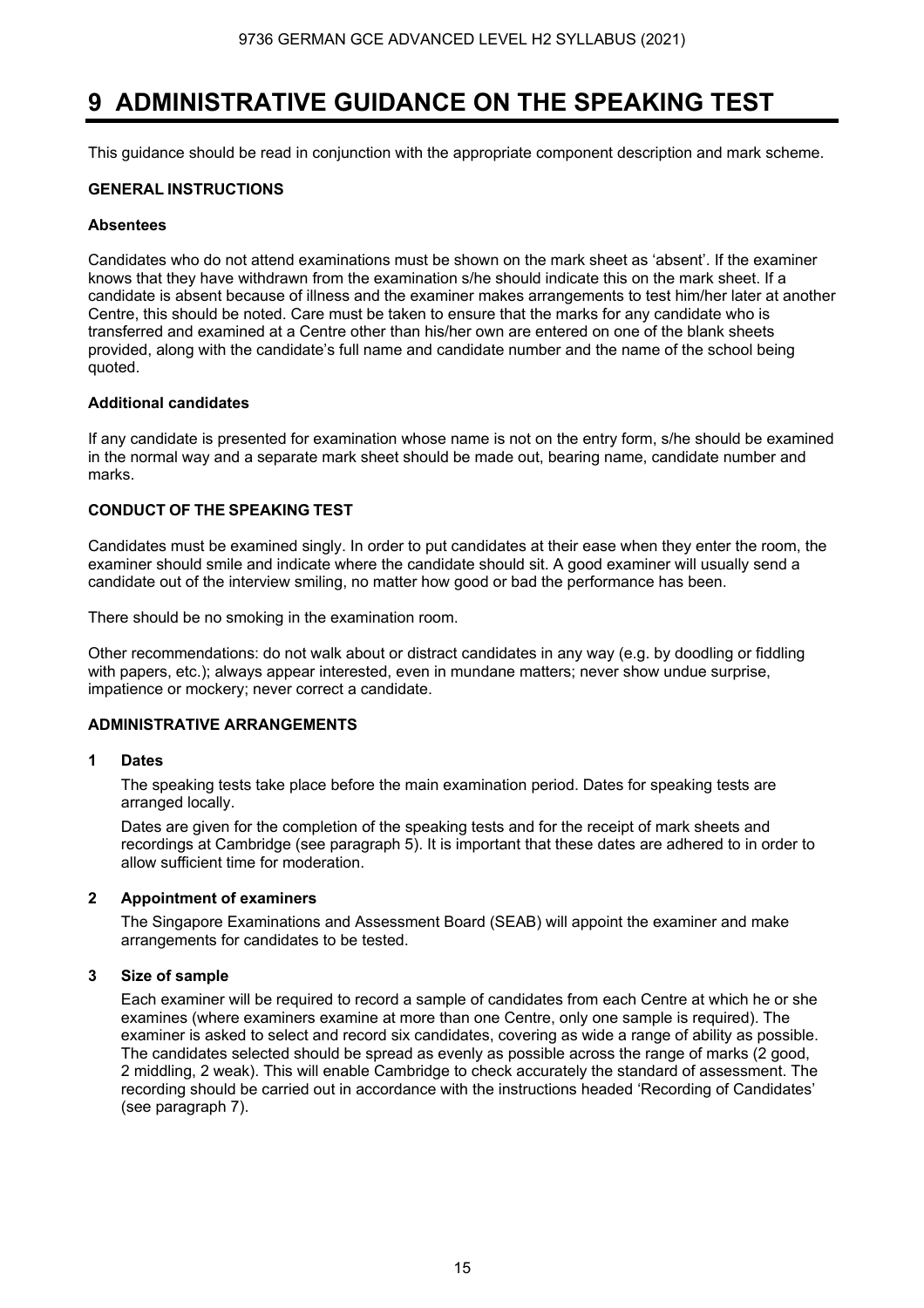#### **4 The Working Mark Sheet**

- **(i)** The Working Mark Sheet is intended as a working document, on which the marks should be completed at the time of the conduct of the test, as specified in the Marking Instructions. Be very careful to check all additions. A copy of the Working Mark Sheet is included in this syllabus and should be photocopied by teachers/examiners for use in the examination, as required.
- **(ii)** SEAB will instruct Centres on the procedures for the onward transmission of marks to Cambridge.

#### **5 Despatch and return of mark sheets and recorded sample**

Examiners should return mark sheets and SD cards to SEAB as stipulated for onward transmission to Cambridge as soon as possible. Do not wait until the end of the assessment period before despatching them.

#### **6 Arrangements for the examination**

 Examination conditions must prevail in the area where the examination takes place. Adequate supervision should be provided to ensure that candidates leaving the interview room do not communicate with those waiting to enter.

#### **7 Recording of candidates**

 Centres should ensure well in advance of the test that a suitably quiet room will be available and that their recording equipment is in good order. Rooms which are too close to a playground, recreation room or noisy classroom are to be avoided. It is essential that unnecessary background noise should be excluded.

 Moderation samples must be recorded onto an SD card as .mp3 files. Each candidate's file must be saved individually so that it can be accessed for the purpose of moderation.

 Care should be taken to ensure that recording quality is good. The recording equipment to be used must be tested in situ some time before the actual examination, ideally with one of the candidates. Examiners should take care to avoid long gaps and extraneous noise on the recordings. If Centres are re-using SD cards, any previous recordings on the card must be deleted prior to the examination.

 Recording should be done as unobtrusively as possible and candidates who are chosen for recording should not be made to feel that they are being singled out in any way. It should be emphasised that the recording is being carried out to check the standard of assessment and not the candidate.

 1 SD card per Centre must be used. The examiner should introduce each SD card with the following information: Centre Number, Centre Name, Examination Number, Examination Name, Name of Examiner, Date, e.g.

*"S1234 International School 9736 H2 level German Mr R Peters October 17th 2021"*

Each candidate should be introduced as follows:

"Index Number, *e.g. 047*

Candidate Name, *e.g. Jane Williams*"

At the end of the sample, please state "End of sample".

#### **The recording must not be stopped once a candidate's examination has started.**

Each SD card and case must be labelled with syllabus/component number and Centre number.

Each recorded file on the SD card must be clearly named using the following convention:

Centre number\_index number\_syllabus number\_component number.

 Before the SD card is despatched, spot checks must be made to ensure that every candidate is clearly audible.

 If by accident it is discovered that a candidate has not been recorded, there is no requirement to redo the test. In such a case, however, a letter must be sent to Cambridge detailing the problems, a copy of which should be included with the SD card.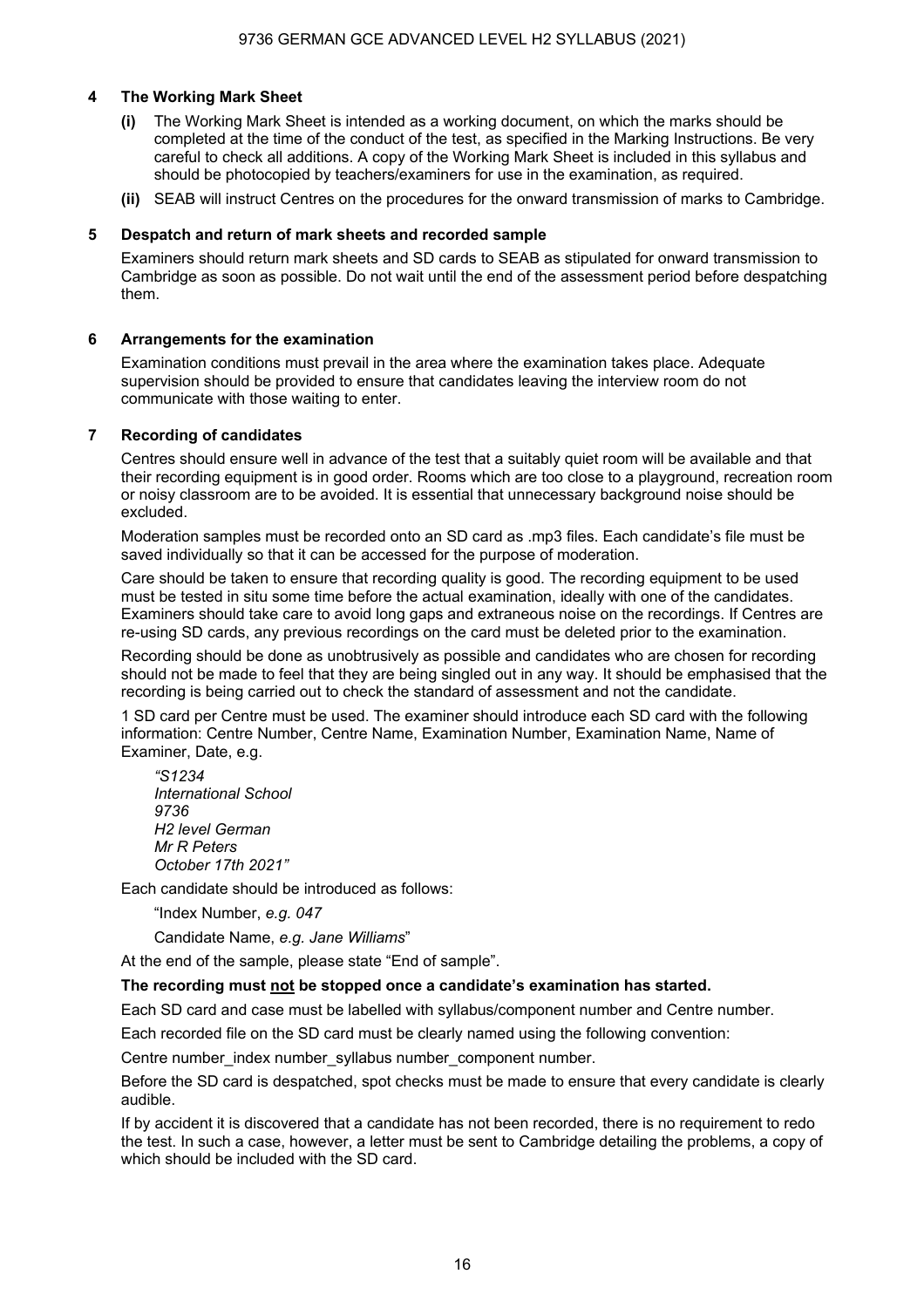#### **COMPLETING THE WORKING MARK SHEET**

Appendix A is a copy of the Working Mark Sheet for the Speaking Test for Advanced Level German. Teachers/examiners should copy this for use in the examination, as required. The form should be completed in ink.

- **1** Complete the information at the head of the form.
- **2** List the candidates in index number order.
- **3** In accordance with the Mark Scheme for Component 1 (Section 8), enter the marks for the Presentation, Topic Conversation and General Conversation in the appropriate columns.
- **4** Add the marks to give a total out of 100. Enter this figure in the *Total* column.
- **5** Check all additions.

#### **ARRANGEMENTS FOR EXTERNAL MODERATION**

External moderation of internal assessment is carried out by Cambridge.

The internally **assessed total marks** of **all** candidates must be submitted to Cambridge.

The following must be sent to Cambridge:

- The internally assessed **Speaking tests** of a **sample** of candidates. Details of the required sample size and procedures for the recording of candidates can be found in Section 9 of this syllabus.
- a copy of the completed Working Mark Sheet(s) listing the marks for **all** candidates
- a signed printout of the candidates' total marks as submitted to Cambridge.

Copies of the recordings and the *Working Mark Sheet(s)* should be kept by the Centre in case of postal loss or delay.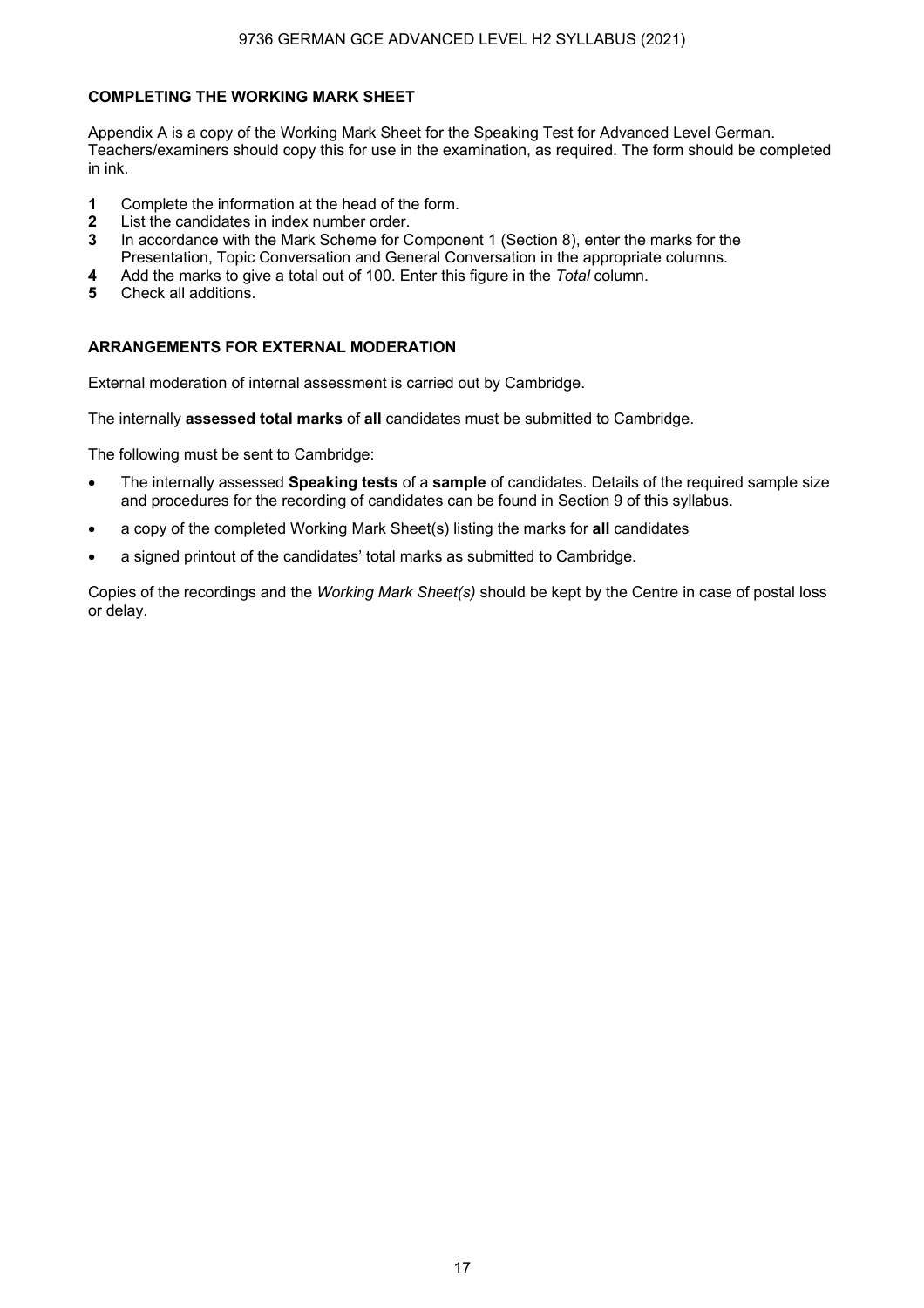# **GERMAN (9736/1)**

# **WORKING MARK SHEET**

# **GCE HIGHER 2 (SINGAPORE)**

|                      |                                                                            |  |  | <b>Centre Name</b> |                          |           |  |                                       | October/November |                             |           | $\overline{2}$   | $\mathbf 0$    | $\overline{2}$ | $\mathbf{1}$ |
|----------------------|----------------------------------------------------------------------------|--|--|--------------------|--------------------------|-----------|--|---------------------------------------|------------------|-----------------------------|-----------|------------------|----------------|----------------|--------------|
| <b>Centre Number</b> |                                                                            |  |  |                    |                          |           |  |                                       |                  |                             |           |                  |                |                |              |
|                      |                                                                            |  |  |                    |                          |           |  |                                       | Syllabus Number  |                             |           | $\boldsymbol{9}$ | $\overline{7}$ | $\mathbf{3}$   | 6            |
| Candidate            | <b>Candidate Name</b>                                                      |  |  |                    |                          |           |  | For the use of the Oral Examiner      |                  |                             |           |                  |                |                |              |
| Number               | Names should be listed in the same<br>order as they will be written on the |  |  |                    | Section 1                |           |  | Section 2                             |                  |                             | Section 3 |                  |                |                | <b>TOTAL</b> |
|                      | entry forms for the written papers.<br>First Name, Initial, Surname        |  |  |                    | Presentation<br>(Max 20) |           |  | <b>Topic Conversation</b><br>(Max 40) |                  | <b>General Conversation</b> | (Max 40)  |                  |                |                | (Max<br>100) |
|                      |                                                                            |  |  |                    |                          |           |  |                                       |                  |                             |           |                  |                |                |              |
|                      |                                                                            |  |  |                    |                          |           |  |                                       |                  |                             |           |                  |                |                |              |
|                      |                                                                            |  |  |                    |                          |           |  |                                       |                  |                             |           |                  |                |                |              |
|                      |                                                                            |  |  |                    |                          |           |  |                                       |                  |                             |           |                  |                |                |              |
|                      |                                                                            |  |  |                    |                          |           |  |                                       |                  |                             |           |                  |                |                |              |
|                      |                                                                            |  |  |                    |                          |           |  |                                       |                  |                             |           |                  |                |                |              |
|                      |                                                                            |  |  |                    |                          |           |  |                                       |                  |                             |           |                  |                |                |              |
|                      |                                                                            |  |  |                    |                          |           |  |                                       |                  |                             |           |                  |                |                |              |
|                      |                                                                            |  |  |                    |                          |           |  |                                       |                  |                             |           |                  |                |                |              |
|                      |                                                                            |  |  |                    |                          |           |  |                                       |                  |                             |           |                  |                |                |              |
|                      |                                                                            |  |  |                    |                          |           |  |                                       |                  |                             |           |                  |                |                |              |
|                      |                                                                            |  |  |                    |                          |           |  |                                       |                  |                             |           |                  |                |                |              |
|                      |                                                                            |  |  |                    |                          |           |  |                                       |                  |                             |           |                  |                |                |              |
|                      |                                                                            |  |  |                    |                          |           |  |                                       |                  |                             |           |                  |                |                |              |
|                      |                                                                            |  |  |                    |                          |           |  |                                       |                  |                             |           |                  |                |                |              |
|                      |                                                                            |  |  |                    |                          |           |  |                                       |                  |                             |           |                  |                |                |              |
|                      |                                                                            |  |  |                    |                          |           |  |                                       |                  |                             |           |                  |                |                |              |
|                      |                                                                            |  |  |                    |                          |           |  |                                       |                  |                             |           |                  |                |                |              |
|                      |                                                                            |  |  |                    |                          |           |  |                                       |                  |                             |           |                  |                |                |              |
|                      |                                                                            |  |  |                    |                          |           |  |                                       |                  |                             |           |                  |                |                |              |
|                      |                                                                            |  |  |                    |                          |           |  |                                       |                  |                             |           |                  |                |                |              |
| Name of Examiner     |                                                                            |  |  |                    |                          |           |  |                                       |                  |                             |           |                  |                |                |              |
|                      |                                                                            |  |  |                    |                          | Signature |  |                                       |                  | Date                        |           |                  |                |                |              |

**B 8** Cambridge Assessment<br> **19736/01/WMS 9736/01/WMS**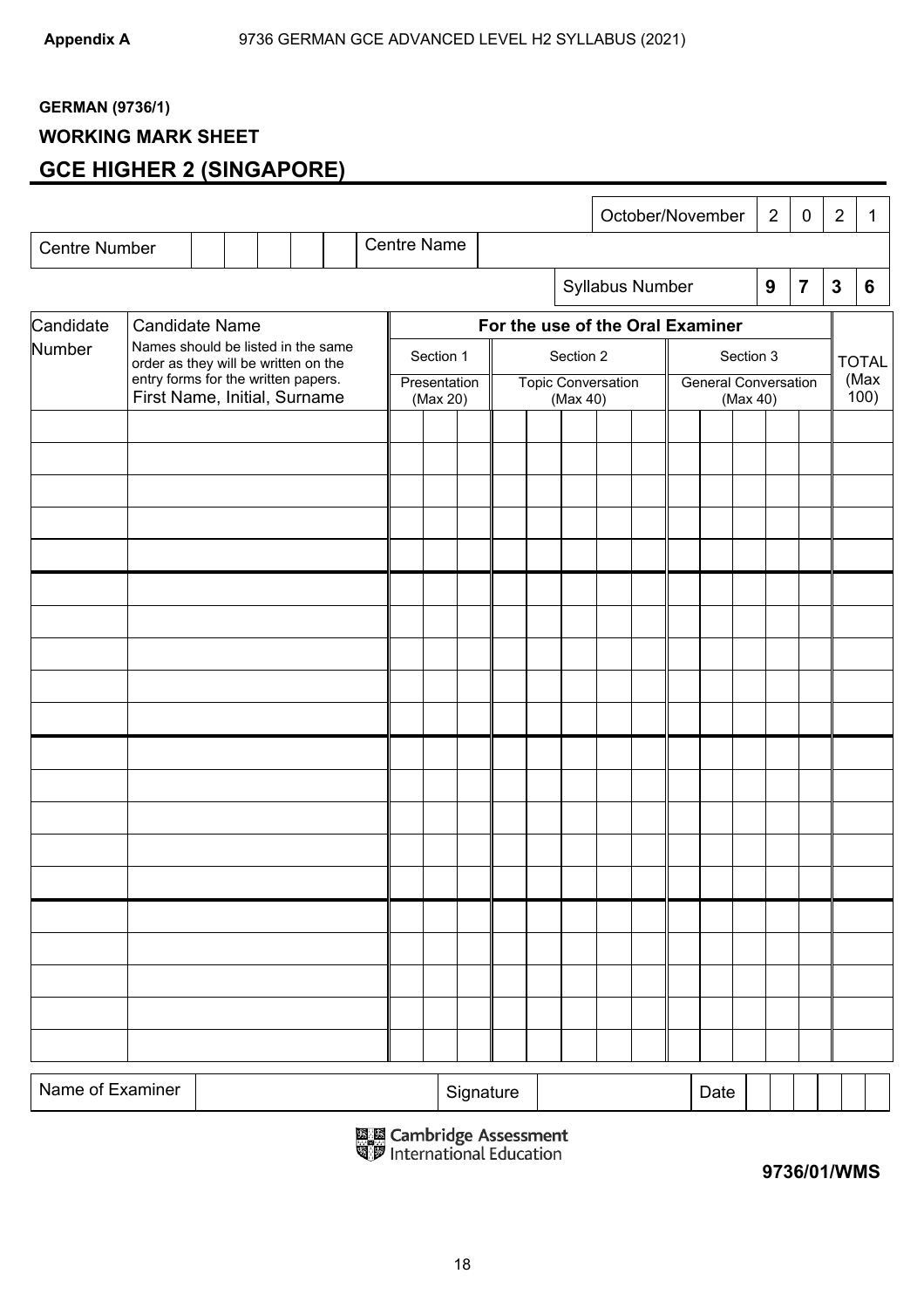# **GERMAN FORM NOE (EXTERNAL) GCE HIGHER 2 (SINGAPORE)**

#### **NOMINATION OF ORAL EXAMINER IN GERMAN**

| <b>Centre Number</b>   |   |        |   |   |      |                      |          |
|------------------------|---|--------|---|---|------|----------------------|----------|
| <b>Centre Name</b>     |   |        |   |   |      |                      |          |
| Language               |   | German |   |   |      | Level of Examination | Higher 2 |
| <b>Syllabus Number</b> | 9 |        | 3 | 6 | Date |                      |          |

*(Separate forms should be used for each examiner.)* 

| NAME OF EXAMINER                                                                                                 |                          |                   |
|------------------------------------------------------------------------------------------------------------------|--------------------------|-------------------|
| <b>OCCUPATION</b>                                                                                                |                          |                   |
| <b>QUALIFICATIONS</b>                                                                                            |                          |                   |
| NAMES/CENTRE<br>NUMBERS OF OTHER<br>CENTRES AT WHICH S/HE<br>WILL EXAMINE AND<br>NUMBERS OF<br><b>CANDIDATES</b> | Centre Name(s)/Number(s) | No. of Candidates |

Statement to be signed by the person who has made the nomination shown above.

*I certify that to the best of my knowledge the person I have nominated on this form is well qualified to undertake the work. The nominee has agreed to undertake the work.* 

SIGNED DATE

OFFICIAL POSITION

區國 Cambridge Assessment<br>屬罗 International Education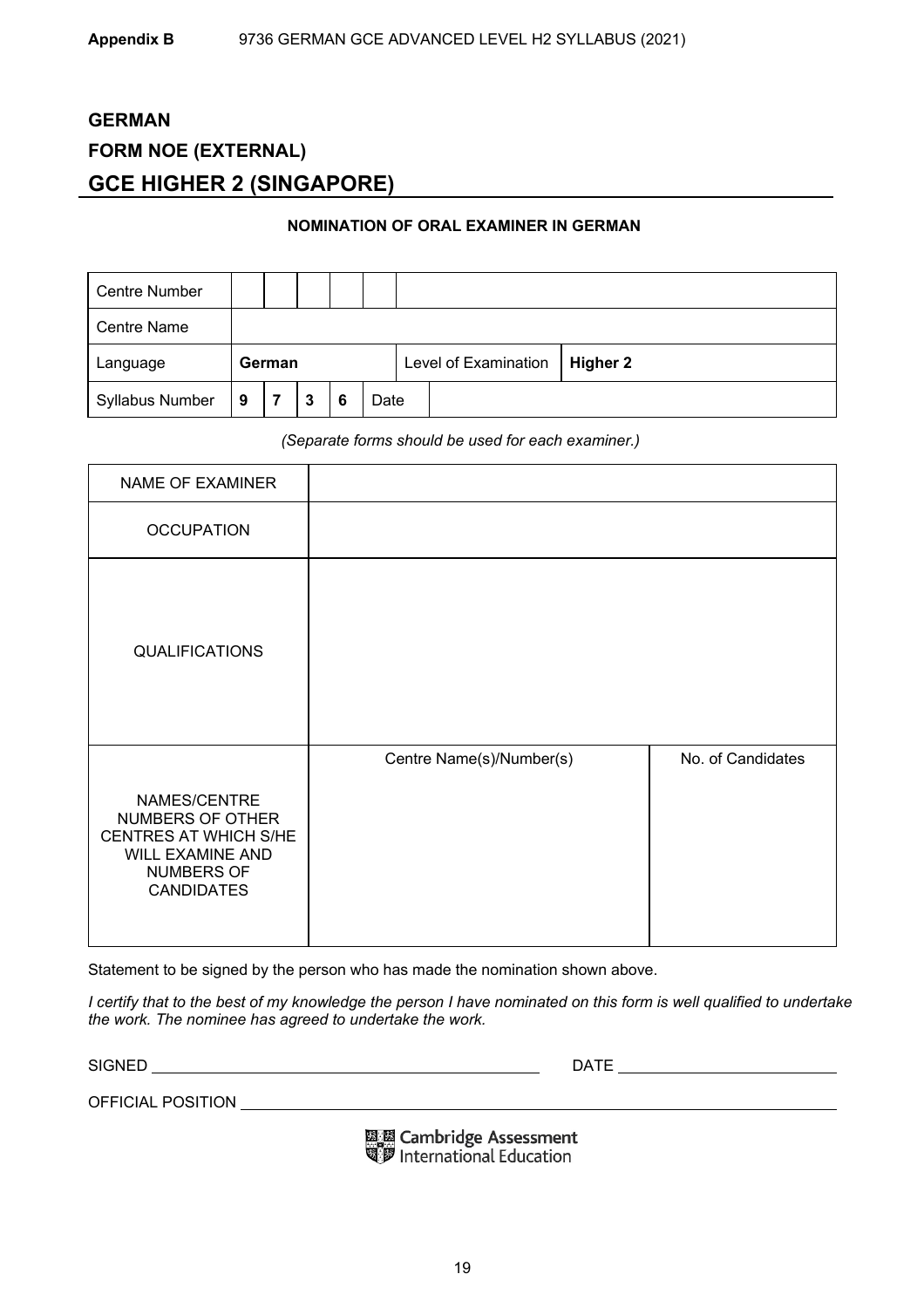# **10 FURTHER GUIDANCE ON COURSEWORK**

This guidance should be read in conjunction with the component description.

### **1 The nature of coursework**

 Coursework can be seen as an important element in integrating the various parts of the A-Level syllabus, and as a way for candidates to draw on their personal interests and develop study and research skills as set out in the objectives of the examination. Coursework is not an easy option. It presents a serious intellectual challenge permitting study in depth and extended writing in the foreign language. The assessment criteria given later express at greater length the qualities which coursework aims to develop.

 Coursework will normally come from within the topic areas set out in the syllabus (coursework based on works of art or literature etc will fit into cultural life/heritage), and must refer to target language countries or be based on materials written from the target language perspective.

 Experience has shown that it is helpful for teachers and candidates to have some common theme to work on in the first phases of the coursework process. It is not intended that all candidates will tackle identical titles nor that they will use the same 'material studied in class' for their coursework. Teachers and candidates may choose to submit coursework pieces up to a maximum of 1000 words based on material studied by the whole class, for example a book or a film or reading and discussion of an article. Although the point of departure is thus the same for the whole class, it is within the spirit of the individual coursework approach to A-Level that candidates will choose different titles, may go to varying sources for their information, and choose to vary the format of the work submitted, following up their own ideas.

A minimum of 1000 words should reflect the personal interests and concerns of the candidates.

 The assessment criteria do not attempt to make fine distinctions between the shorter and longer pieces of work, but some variations in the use of the descriptive criteria given to particular elements of the assessment, e.g. the significance of research skills, will occur and should be mentioned in the teacher's comments. It is understood that there will be excellent pieces to which the 'full blown' content criteria will not happily apply. This is the consequence of having given such latitude to teachers.

Each piece of work will be marked out of 50 as shown, but the final totals will then be weighted as appropriate.

#### **2 The role of the teacher**

The extent to which the teacher may intervene in the coursework process is a constant theme of all discussions about coursework. It is clearly part of the teacher's role to provide guidance and supervision in the following ways:

- to assist with suggestions for topics
- to indicate sources of information, e.g. organisations or people who might be able to help, materials, places to visit, references, etc.
- to advise on the practicability or impracticability of schemes proposed by candidates
- to give suggestions as to length, approach and treatment
- to take an active role in the choice of title
- to exercise a continuing supervision of work to prevent plagiarism and to monitor progress
- to ensure that the work is completed in accordance with the syllabus requirements and that it can be assessed in accordance with the specified criteria
- to satisfy themselves, as far as they are able, that all written work submitted for coursework assessment is the candidate's own, unaided work.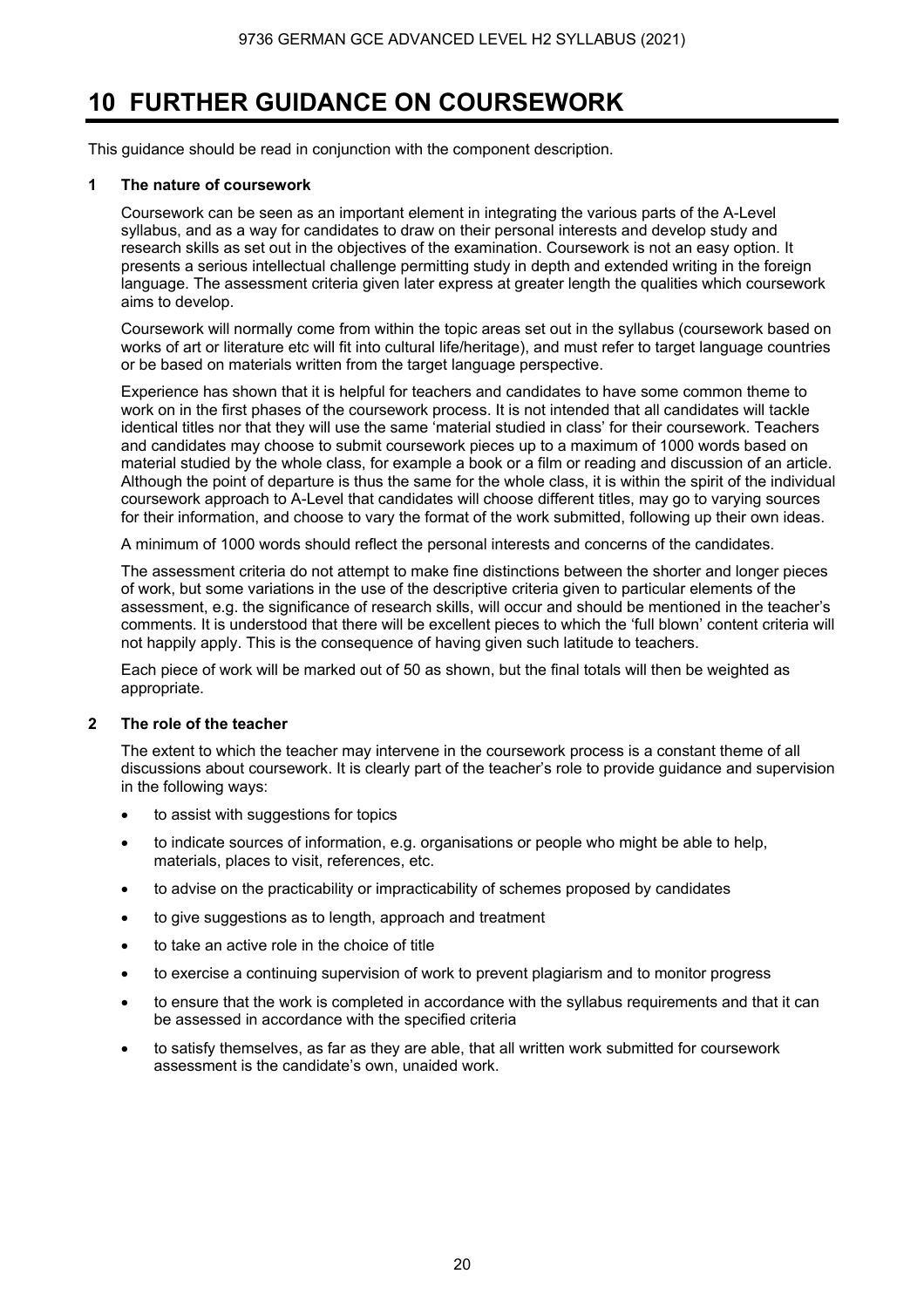Teachers may comment on the first draft of the final submission in general terms. As far as the language is concerned, it is in order to make a general statement that e.g. more care is to be taken with agreements, or with the use of tenses and that the candidate should go back and attend to these points, but not to indicate every specific error for the candidate. Teachers may also comment in general terms on content, structure and organisation of the work. Candidates should produce no more than one draft of the work for the teacher to comment on and the teacher should mark it once only.

All coursework must therefore be the candidate's original work (and not a fair copy incorporating corrections from the teacher). Teachers are required to record the guidance they have given to candidates on the Teacher's Comment Sheet, together with comments on the candidate's development and approach. A cover sheet must be attached to each piece of coursework.

#### **3 The role of the moderator**

The purpose of moderation is to bring the marking of an internally assessed component in all participating centres to an agreed standard. Moderation is concerned primarily with the level and spread of marks, but the moderator will also comment, where appropriate, on other aspects of the work, such as the choice of subject, the quality of presentation etc.

#### **4 Sample size**

All work from a Centre will be sent to the moderator. In Centres with more than 10 candidates, the moderator will normally look at about 10; in small Centres all candidates will be looked at. Internal moderation is required where more than one teacher in a Centre has been involved in the marking.

#### **5 Presentation of Coursework**

Experience has shown a wide variation in the presentation of coursework, from relatively scruffily presented essays to beautifully word-processed and illustrated files with decorative covers. There are no assessment criteria relating to presentation as such, but it is difficult for a moderator to remain wholly unaffected by the quality of presentation. It is obviously in the interests of candidates to present their work in a clearly readable form, with illustration and documentation where appropriate, and with some concern for the effect of presentation on teacher/examiner and moderator. Where appropriate, coursework may include tapes, films and other non-printed material.

Each item of coursework must be accompanied by a bibliography in which any sources used are to be mentioned. Where direct quotation is made, this must be acknowledged both in the bibliography and by the use of quotation marks. Candidates who attempt to pass off the work of other authors as their own will be reported to Cambridge's Malpractice Committee and will be liable for the imposition of severe penalties up to and including disqualification. Teachers are responsible for ensuring that candidates are aware of this regulation.

For despatch to the moderator, A4 folders must be used which are clearly labelled with the Centre and candidate name, centre and candidate number and the examination paper reference.

#### **6 Arrangements for external moderation**

The following must be sent to reach SEAB as stipulated for onward transmission to Cambridge as soon as possible:

- (i) the work of all the candidates entered for the examination
- (ii) Assessment Forms and Teacher's Comments Sheets for all the candidates entered for the examination.

### **7 Dates**

All work must reach SEAB as stipulated for onward transmission to Cambridge as soon as possible.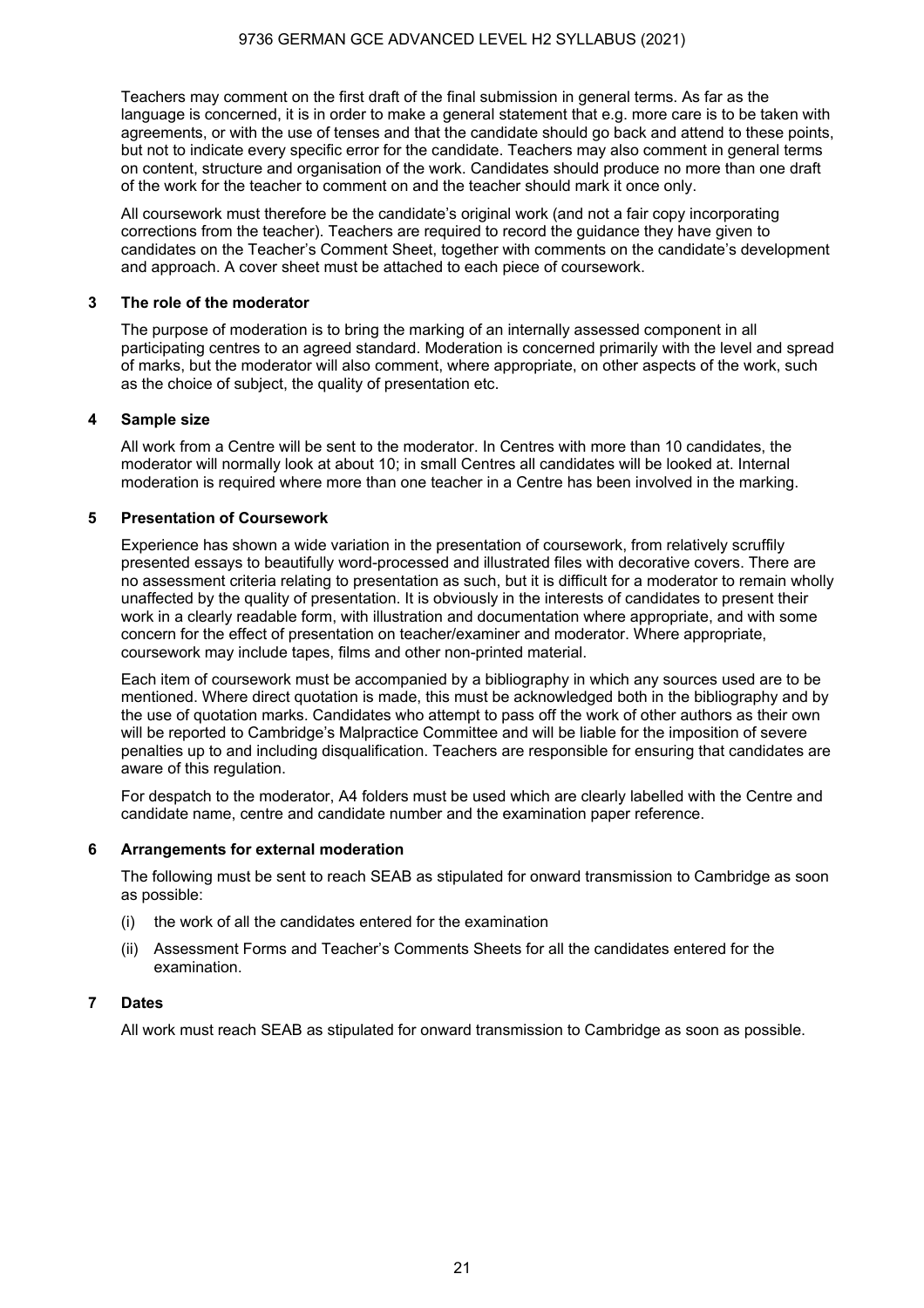# **GERMAN (9736/7) COURSEWORK COVER SHEET GCE HIGHER 2 (SINGAPORE) 2021**

Cover sheet to be attached to each piece of work.

| German                  | 9736/7 |  |  |                       |
|-------------------------|--------|--|--|-----------------------|
|                         |        |  |  |                       |
| <b>Centre Number</b>    |        |  |  | <b>Centre Name</b>    |
| <b>Candidate Number</b> |        |  |  | <b>Candidate Name</b> |
|                         |        |  |  |                       |
|                         |        |  |  |                       |
| Number of words:        |        |  |  |                       |
| Date completed:         |        |  |  |                       |
|                         |        |  |  |                       |
|                         |        |  |  |                       |
|                         |        |  |  |                       |
|                         |        |  |  |                       |
|                         |        |  |  |                       |
|                         |        |  |  |                       |
|                         |        |  |  |                       |
|                         |        |  |  |                       |
|                         |        |  |  |                       |
|                         |        |  |  |                       |

This piece of work is entirely my own. Any quotations from the work of others have been acknowledged by quotation marks, with page references and the sources included in the bibliography.

國國 Cambridge Assessment<br>『夢 International Education

9736/SINGAPORE/CWCS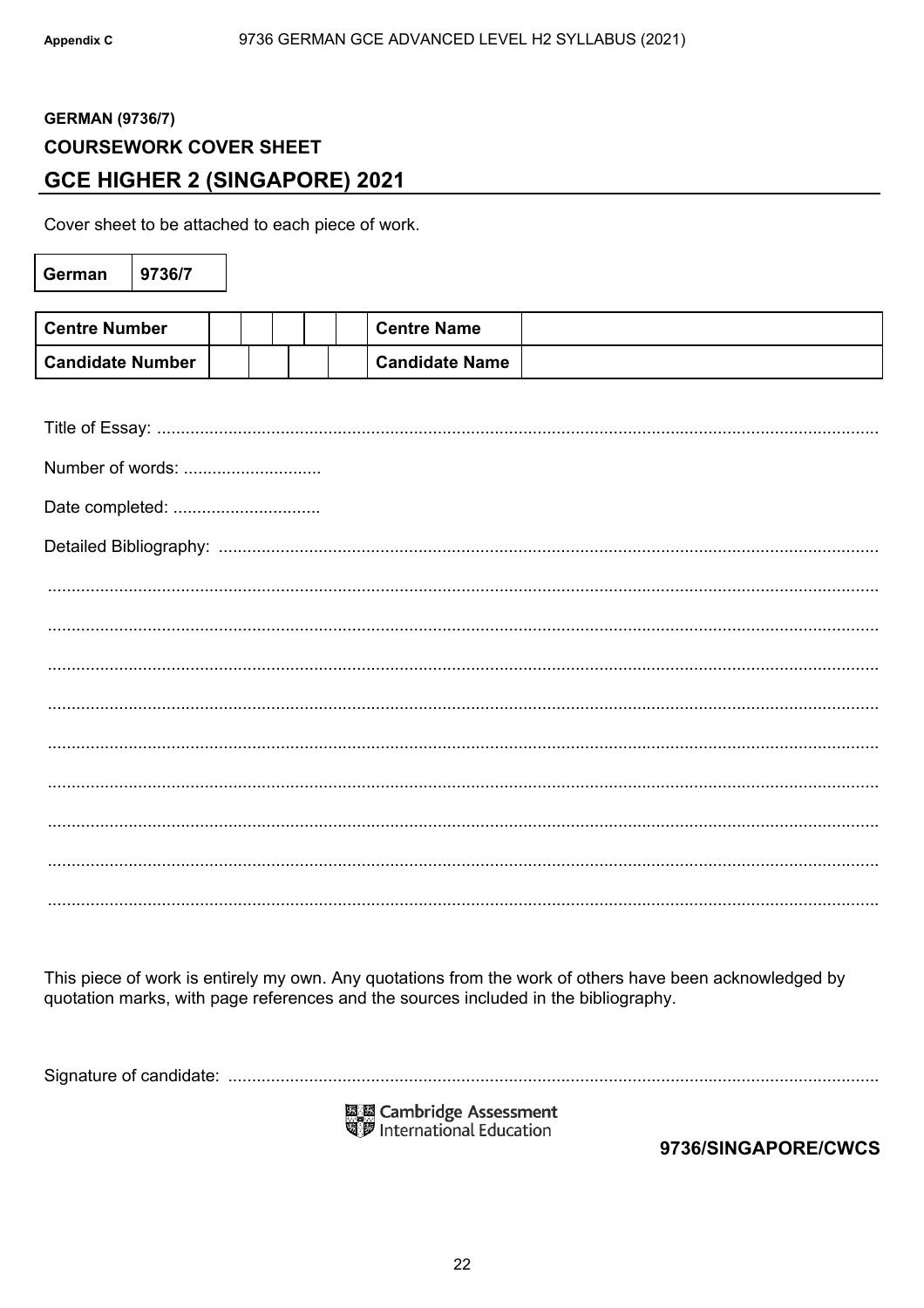# **GERMAN (9736/7) COURSEWORK ASSESSMENT FORM GCE HIGHER 2 (SINGAPORE) 2021**

# **Instructions**

This Assessment Form is to be completed during the period of work on the essays and at the time of the final assessment. It should not be placed with the candidate's work but in a separate folder of comments sheets and mark sheets. Retain all forms securely pending further instructions from Cambridge.

| <b>Centre Number</b>    |  |  | <b>Centre Name</b>    |  |
|-------------------------|--|--|-----------------------|--|
| <b>Candidate Number</b> |  |  | <b>Candidate Name</b> |  |

|       |                |              |           |          | <b>CRITERIA</b> |          |                                   |          |
|-------|----------------|--------------|-----------|----------|-----------------|----------|-----------------------------------|----------|
|       |                | Short        | Date      | A        | B               | C        | D                                 | Raw Mark |
|       |                | <b>Title</b> | Completed | (max 25) | (max 10)        | (max 10) | (max 5)                           | (max 50) |
| Short |                |              |           |          |                 |          |                                   |          |
|       | $\overline{2}$ |              |           |          |                 |          |                                   |          |
| Long  | 1              |              |           |          |                 |          |                                   |          |
|       | $\overline{2}$ |              |           |          |                 |          |                                   |          |
|       |                |              |           |          |                 |          | <b>FINAL MARK</b><br>(out of 100) |          |

To calculate the final mark out of 100:

- **Either 1** Add the marks for the Short Pieces (1 and 2) and divide by 2. Round half marks up.
	- **2** Add to mark for the Long Piece (1).
- **Or** Add the marks for the Long Pieces (1 and 2) together.

# *For Moderator's use only*

|       |                |               |               | <b>CRITERIA</b>          |                                   |                             |
|-------|----------------|---------------|---------------|--------------------------|-----------------------------------|-----------------------------|
|       |                | A<br>(max 25) | в<br>(max 10) | $\mathsf{C}$<br>(max 10) | D<br>(max 5)                      | <b>Raw Mark</b><br>(max 50) |
| Short | 1              |               |               |                          |                                   |                             |
|       | 2              |               |               |                          |                                   |                             |
| Long  | 1              |               |               |                          |                                   |                             |
|       | $\overline{2}$ |               |               |                          |                                   |                             |
|       |                |               |               |                          | <b>FINAL MARK</b><br>(out of 100) |                             |

**ELE Cambridge Assessment**<br>Signal International Education

**9736/SINGAPORE/CWAF**